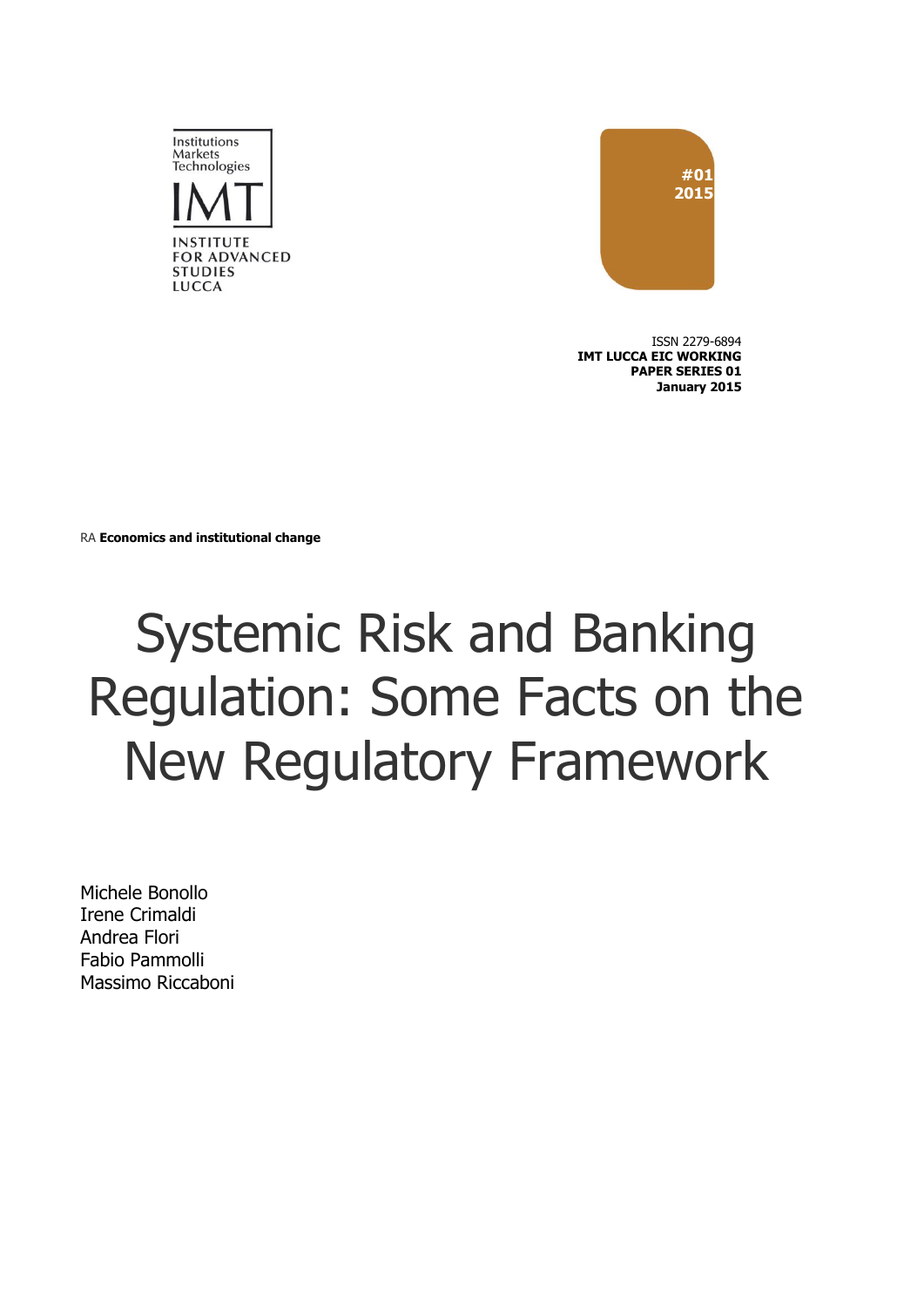ISSN 2279-6894 IMT LUCCA EIC WORKING PAPER SERIES #01/2015 © IMT Institute for Advanced Studies Lucca Piazza San Ponziano 6, 55100 Lucca

Research Area **Economics and institutional change**

# Systemic Risk and Banking Regulation: Some Facts on the New Regulatory Framework

#### **Michele Bonollo**

Credito Trevigiano; IMT Institute for Advanced Studies Lucca

**Irene Crimaldi** IMT Institute for Advanced Studies Lucca

**Andrea Flori** IMT Institute for Advanced Studies Lucca

**Fabio Pammolli** IMT Institute for Advanced Studies Lucca

#### **Massimo Riccaboni**

IMT Institute for Advanced Studies Lucca; Department of Managerial Economics, Strategy and Innovation, K.U. Leuven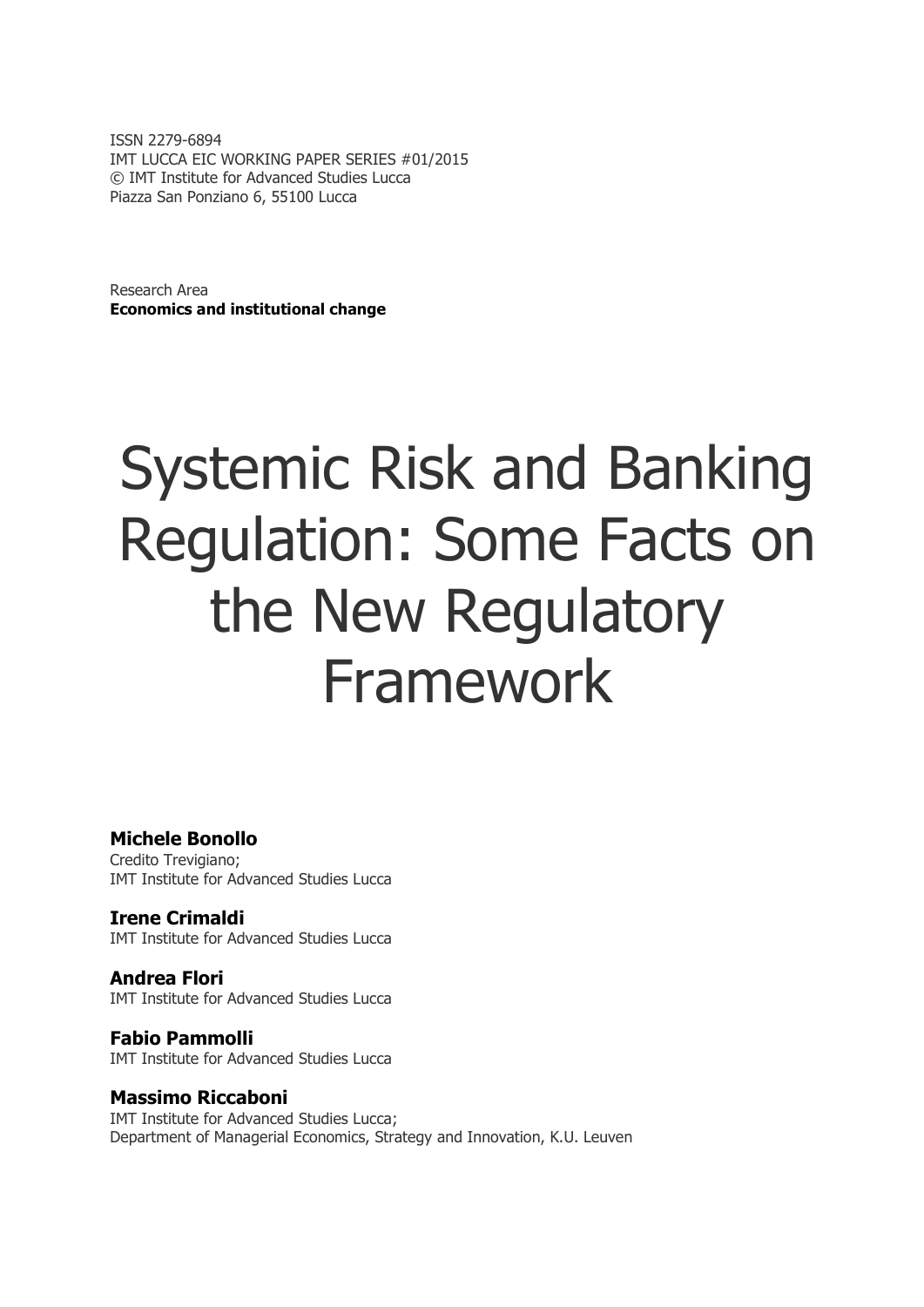### Systemic Risk and Banking Regulation: Some Facts on the New Regulatory Framework**<sup>1</sup>**

Michele Bonollo\*, Irene Crimaldi<sup>†</sup>, Andrea Flori<sup>‡</sup>, Fabio Pammolli<sup>§</sup>, Massimo Riccaboni<sup>1</sup>

#### January 10, 2015

Abstract

The recent financial crisis highlighted the relevant role of the systemic effects of banks' defaults on the stability of the whole financial system. In this work we draw an organic picture of the current regulations, moving from the definitions of systemic risk to the issues concerning data availability. We show how a more detailed flow of data on traded deals might shed light on some systemic risk features taken into account only partially in the past. In particular, we analyse how the new regulatory framework allows regulators to describe OTC derivatives markets according to more detailed partitions, thus depicting a more realistic picture of the system. Finally, we suggest to study sub-markets illiquidity conditions to consider possible spill over effects which might lead to a worsening for the entire system.

*JEL Codes*: G01, G18 G21

**.** 

*Keywords*: Systemic Risk, OTC Derivatives Market, Basel Regulations, European Market Infrastructure Regulation, Trade Repositories.

\*CreditoTrevigiano and IMT Institute for Advanced Studies Lucca, Italy, michele.bonollo@imtlucca.it.

- † IMT Institute for Advanced Studies Lucca, Italy, irene.crimaldi@imtlucca.it. Irene Crimaldi is a member of the Italian Group "Gruppo Nazionale per
- l'Analisi Matematica, la Probabilità e le loro Applicazioni (GNAMPA)" of the Italian Institute "Istituto Nazionale di Alta Matematica (INdAM)".
- ‡ IMT Institute for Advanced Studies Lucca, Italy, andrea.flori@imtlucca.it.
- 
- § IMT Institute for Advanced Studies Lucca, Italy, fabio.pammolli@imtlucca.it.<br>『IMT Institute for Advanced Studies Lucca, Italy, and K.U. Leuven, Leuven, Belgium, massimo.riccaboni@imtlucca.it.

<sup>1</sup> Financial support from Consiglio Nazionale delle Ricerche – Programma Nazionale della Ricerca, Project "CRISIS Lab".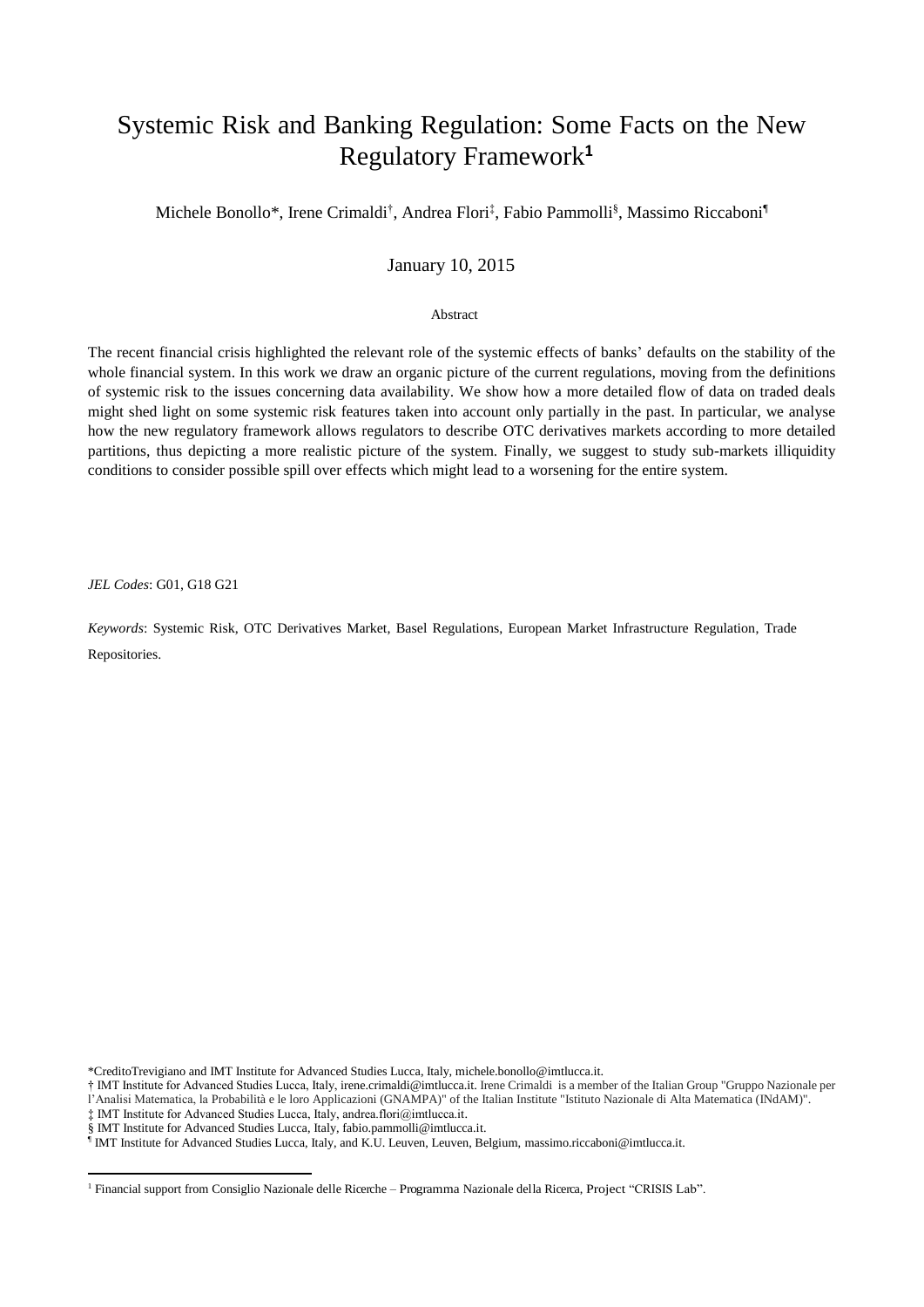#### 1 Introduction

The outbreak of financial systems in 2007 underlines the weaknesses of international regulations concerning banking risk supervision. In particular, past regulation on capital requirements was focused on a *micro-prudential* approach in which bank was assessed on the basis of its own portfolio and its own risk, while regulatory capital had to be large enough to face bank's risk level. Conversely, the collapse of financial systems stresses the importance of measuring the risk contribution of each bank to the financial stability, thus suggesting to replace the classical principle "too big to fail" with a "too interconnected to fail" perspective (see for instance Bastos et al., 2009 and Strahan, 2013).

The banking sector represents a cornerstone in the analysis of systemic risk due to its important role in the propagation of shocks to global markets and wider economy. As emphasized by the current crisis, bank failures weaken the financial system and spread financial distress. Therefore, institutions whose bankrupt may trigger the default of other banks need more rigorous supervision by regulators and should in principle fulfil higher levels of capital requirements. Hence, the need to set up an effective regulatory capital also for the systemic risk motivates the new Basel 3 framework to address these points (BCBS, 2013). Nevertheless, a huge debate over systemic risk measurement methodologies, capital requirements and effectiveness of the rules is taking place in the banking and academic community.

Although systemic risk has been largely studied in recent times, literature is still trying to propose a widespread quantitative definition. In particular, the effective application of any systemic risk indicator requires that its notion should be clearly set forth. Therefore, its definition should be widely accepted by the financial community and implemented in the effective risk management practices. This leads to a growing literature concerning the identification of the key features of financial stability useful to disentangle bank's systemic risk contribution.

One of the most promising attempts concerns the exploitation of the network theory approach to construct and analyse financial systems. This perspective has been widely adopted in many other fields, such as the web, the social networks, the airport design, the traffic flows and so on. Therefore, once the relationships among banks (e.g. inter-banking market, OTC derivatives, etc.) are modelled as a network, where banks are the nodes and their bilateral exposures are the oriented links, we could exploit network theory tools and indicators in some way in order to estimate and possibly prevent systemic risk. In the international debate the word *resilience* of the banking system had been largely scrutinized. Thus, what happens to the remaining institutions of the system when a large bank fails? This question leads naturally to a *Loss Given Default* approach. Hence, the systemic features of a bank are related to the losses that it can cause by some *contagion* mechanism determined by its default. Therefore, by introducing new capital constraints the banking system should be more resilient to such a shock, exactly as an hydric network damaged by a hole in its structure. This motivates the investigation of which structures are more prone to spread financial distress. Literature usually indicates two potential candidates: a network with a small number of large banks with a "hub & spoke" topology or a network with a large number of small banks and a more uniform distribution of exposures.

These issues and many others cannot be managed, or at best may receive a partial answer in the current state of the art. In fact, the lack of a complete data set regarding bilateral exposures does not allow an accurate and granular description of the network. In particular, at a local level practitioners (banks) can exploit their peer-to-peer links of all available bilateral data, while the scientific community can typically use the aggregate global statistics and some partial network information in order to investigate the network features and/or behaviours. Hence, the introduction of new regulations, such as the *European Market Infrastructure Regulation* (EMIR) and the *Trade Repository* implemented by the *European Securities and Markets Authority* (ESMA) in Europe and the *Dodd-Frank Act* in US, could give new relevant insights on the financial system structure.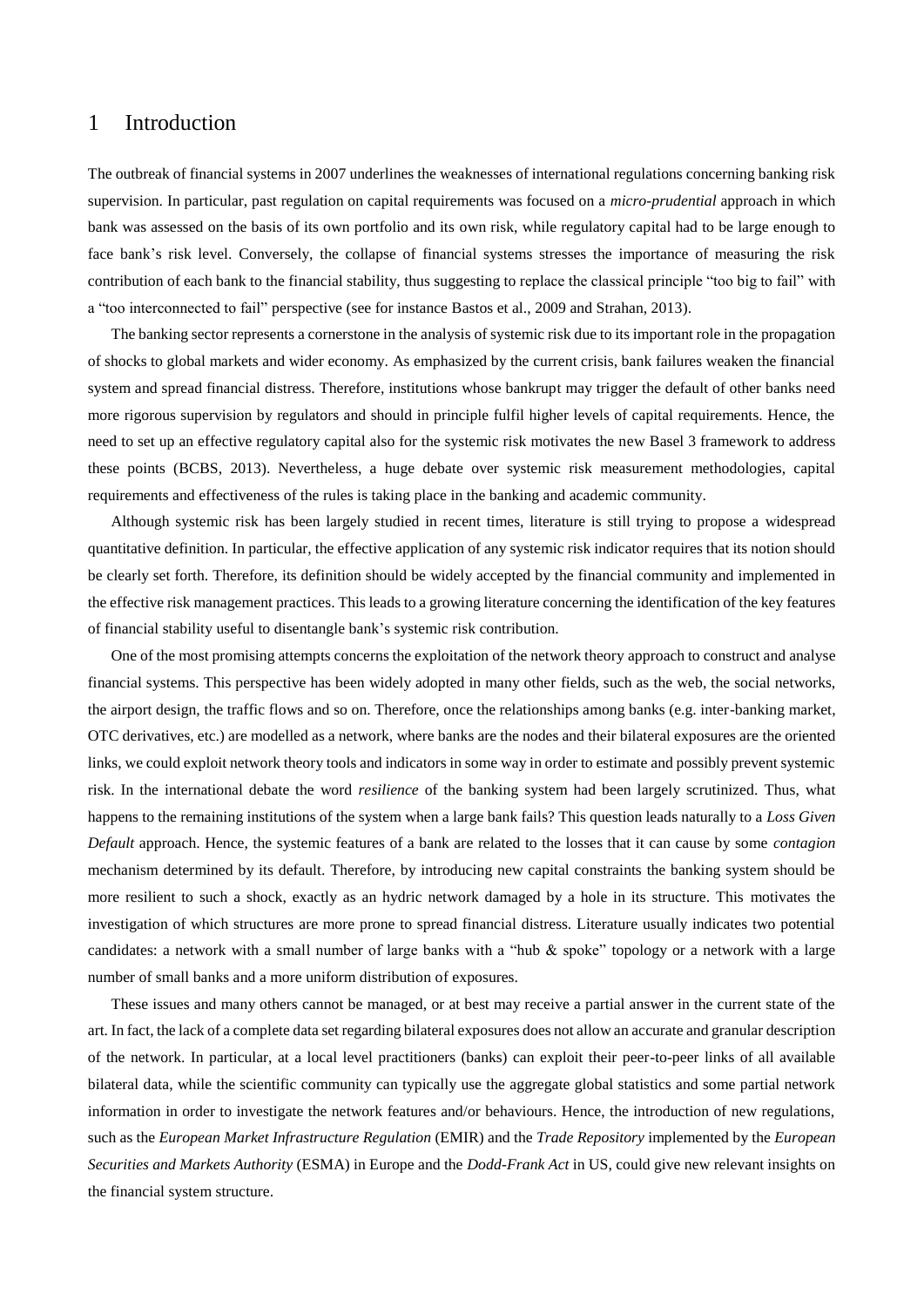Despite the hardness of this field, the paper aims to give an up-to-date overview<sup>2</sup> of the systemic risk definitions, trying to build a bridge among academy, supervisors and practitioners perspectives. The work is structured as follows. Section 2 shows how the various types of actors involved in the debate stress different aspects and give greater emphasis to some features rather than others. In particular, Section 2 attempts to bring out the common points proposed in literature in order to identify a level playing field. Section 3 discusses the impact of new regulations on the structure of the system. Basically, due to the lack of data and the difficulty to match information, often related to cross-jurisdiction situations, it is quite difficult to measure the amount and type of bilateral exposures, netting agreements, and collateral positions between two counterparties. Therefore, regulators are proposing ways to solve the issue of scarce availability of data. In particular, this Section presents the pillars that compose the EMIR, providing details on the effective banking sector practices. Section 3 addresses systemic risk from several points of view. Firstly, it describes the rules concerning the provision of data and the implementation of the trade repositories. Secondly, it underlines how public dissemination of transaction derivatives data might contribute to depict a much clearer picture of the financial systems. Finally, it reflects upon how the assessment of systemic risk could benefit from more granular data availability provided by the new regulatory framework, thus suggesting to investigate the potential relationship between liquidity risk and the emergence of systemic criticalities. Section 4 provides conclusions.

#### 2 Looking for the Definition of Systemic Risk and its Sources

In the last fifty years, quantitative approaches applied to banking activity have grown rapidly. The view of different types of risk was not so clear at the beginning. It is worthwhile to recall that the *financial* (or *market*) *risk*, with the VaR-quantile definition, was the first to get a systematic treatment, while only in the last twenty years the same improvement has been observed for credit and operational risk. The need of risk management techniques and risk measures allowed a very successful path for both applied and theoretical research. Among others, we recall the developments in the extreme value theory (Embrecht et al., 1999) and the theory for coherent risk measures (Acerbi and Tasche, 2002).

In the previous cases, it was relatively simple to distinguish and hence to define the different risks. Basically, the risk was defined as the *loss that the bank could face due to some event in a given class of instruments*, e.g. financial instruments (*market risk*), loans (*credit risk*), and banking broad sense processes and systems (*operational risk*). In particular, the analysis of credit risk belongs to a vast strand of literature which includes also the study of *counterparty risk*. This type of risk is defined as the risk that the counterparty to a transaction involving specific financial instruments may not respect its payment obligations. Therefore, counterparty risk is a credit risk, since the loss is due to the counterparty's insolvency. However, it presents two specific features: the uncertainty of the value of the exposition, which is related to the market behaviour, and the bilateral nature of the risk. From a systemic perspective, the counterparty risk plays an important role in the interbank market where bilateral exposures imply a densely interconnected system. These connections represent a significant source of *systemic risk* as they become a channel in the spreading of shocks, thus causing contagion and domino effects.

The systemic risk concept is well known, but its quantitative study started about only a decade ago (De Bandt et al., 2009). Thus, it is not surprising that only in the forthcoming Basel 3 framework it receives a set of rules as concerns the equivalent capital requirement. The application of any systemic risk indicator requires that the notion of systemic risk should be clearly set forth. Therefore, the definition of systemic risk should be widely accepted by the financial community and implemented in the effective risk management practices.

**.** 

<sup>&</sup>lt;sup>2</sup> For a deepening on some of these aspects, the interested reader can refer to Bonollo et al. (2014a,b).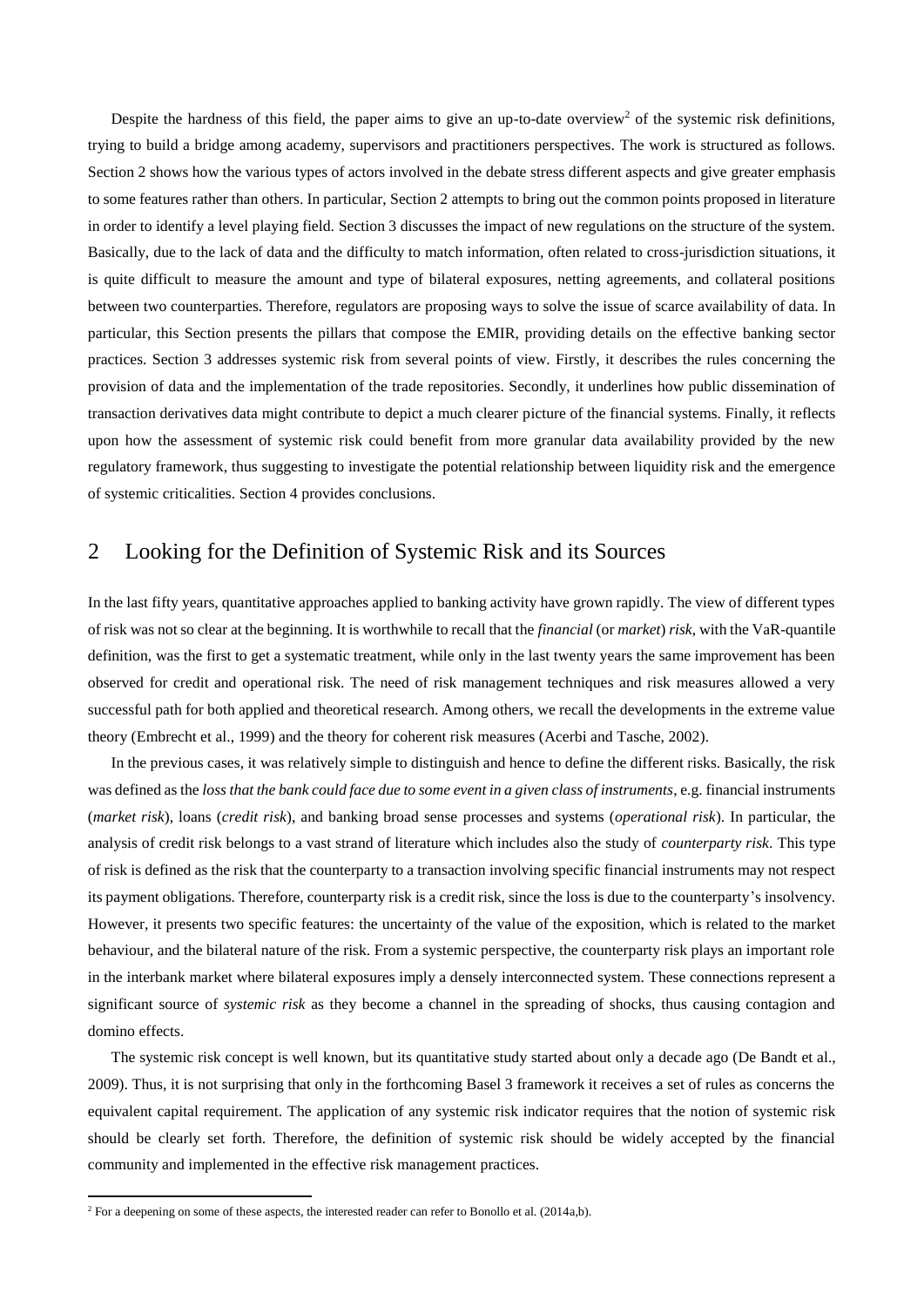In the *Financial Stability Board* (FSB) recommendations (FSB, 2010) several points are strongly stated to face the systemic risk of *Global Systemically Important Financial Institutions* (G-SIFIs). The most relevant recommendation is related to a higher loss absorbency capacity required to G-SIFIs to avoid the *moral hazard* (to accept too much risk) implicit in the "too big to fail" or "too interconnected to fail" principles. In order to prevent that some banks could misbehave since they are unlikely to fail thanks to public support, it is therefore necessary to require them more capital useful to absorb potential losses: *financial institutions should be subject to requirements commensurate with the risks they pose to the financial system.* However, no explicit systemic risk definition is provided. Moreover, the introduction states the following preliminary remark:

*This report recommends a policy framework for addressing the systemic and moral hazard risks associated with systemically important financial institutions (SIFIs) whose disorderly failure, because of their size, complexity and systemic interconnectedness, would cause significant disruption to the wider financial system and economic activity*<sup>3</sup> .

To get a definition of the systemic risk, we refer to the recent paper on the systemic risk capital requirement by the Basel Committee (BCBS, 2013):

*The Committee is of the view that global systemic importance should be measured in terms of the impact that a bank's failure can have on the global financial system and wider economy, rather than the risk that a failure could occur. This can be thought of as a global, system-wide, loss-given-default (LGD) concept rather than a probability of default (PD) concept.*

Obviously, this definition does not allow to perform any calculation of the systemic risk of a bank, but it still provides a sharp clear perspective. The rationale of the regulation is that a bank is systemic if its "systemic" LGD is very large, hence its default probability must be reduced by a higher loss absorbency capacity. Furthermore, an enforced supervision has to be addressed along with resolution programs. To avoid misunderstanding, we also point out that the above definition is referred to the single bank, i.e. to its contribution to the risk of the system. This is different from the risk of the banking system as a whole, that we call global systemic risk.

In particular, the concept of *resilience* of a system is helpful to describe the network of financial institutions analyzing what happens to the other participants of the system when a large institution fails. This allows us to distinguish between the topological properties of the network computed to describe the systemic risk as a whole and the contribution to systemic risk that the single node determines. Hence, from the regulatory point of view, the purposes concern the design of a banking system more resilient to shocks and the identification of which nodes have a greater systemic contribution.

Surprisingly, most of the papers by regulators and policy groups do not define at all the systemic risk, as if it were an obvious, trivial concept or an "axiom". Hence, most of the works investigate the sources of systemic risk, or the tools to hedge it: corporate governance, accounting principles, collateral management, capital requirement, and so on. In those papers where a systemic risk measure is given, the risk indicator embodies a semantic definition. In particular, after the 2007-2008 crisis, a first attempt to design a global framework for the systemic risk is discussed in the joint paper by the *International Monetary Fund* (IMF), the *Bank for International Settlements* (BIS), and the *Financial Stability Board* (FSB) (see IMF-BIS-FSB, 2009). In the introduction section, we have the following statement:

*Establishing what constitutes systemic importance has proved difficult, and most G-20 members do not have a formal definition. Nonetheless, in practice G-20 members consider an institution, market or instrument as systemic if its* 

<sup>&</sup>lt;sup>3</sup> Note that we put in bold (not present in the original document) the reference to the "significant disruption", since it seems to be very broad, almost ambiguous, for a practical implementation.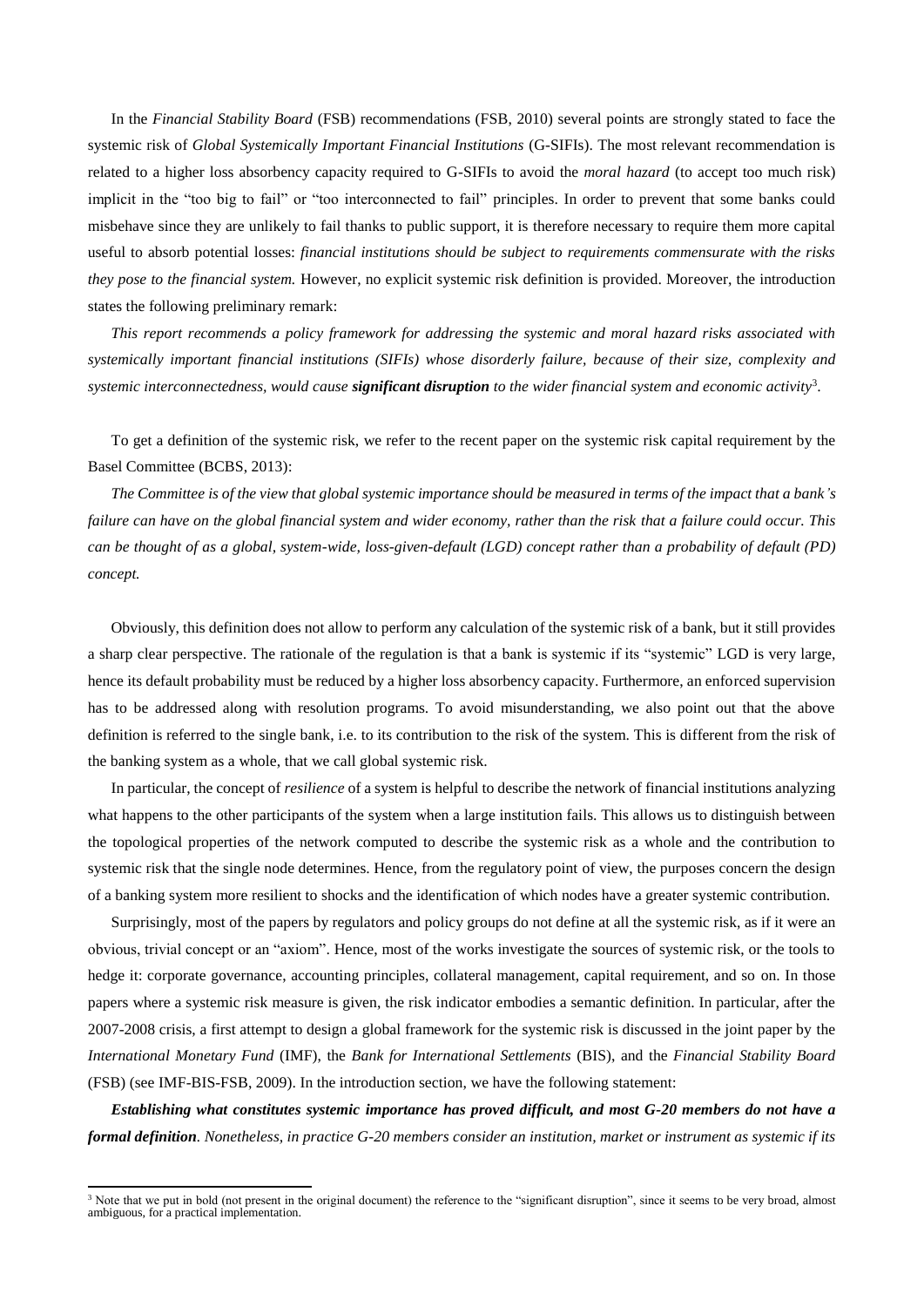*failure or malfunction causes widespread distress, either as a direct impact or as a trigger for broader contagion. The interpretation, however, is nuanced in that some authorities focus on the impact on the financial system, while others consider the ultimate impact on the real economy as key.*

Despite the first statement (in bold), where the difficulty of a general meaning of systemic risk is pointed out, we note that a LGD approach is implicitly given. Furthermore, the *contagion effect* becomes explicit. Basically, if the bank *i* defaults and the bank *j* has a positive exposure to the bank *i*, say *Eji*, its credit exposure disappears, unless the recovery rate  $R_i$ . If the magnitude of the loss  $(I-R_i)E_{ii}$  is relevant with respect to a given threshold, say the capital level of *j*, than *j* could itself default. This is what we call a *contagion or cascade default*. Note that, in the case of a positive exposure (i.e. a credit position) of *j* to *i*, the default of *i* implies a capital reduction for *j*. If the exposure is negative (i.e. a funding position) for *j*, the default of *i* might still have bad consequences on *j* due for instance to liquidity effects whenever *i* is an usual funding source for *j*. Hence, a withdrawal of liquidity by a bank can cause critical and systemic effects on the whole available liquidity of the system.

The *European Central Bank* perspective is that *(systemic risk is) so widespread that it impairs the functioning of a financial system to the point where economic growth and welfare suffer materially* (ECB, 2010). Similarly, a *Bank of England* paper (Nier et al., 2008) does not provide any strict interpretation of systemic risk. In a broad sense, it claims that *systemic risk arises when there is the potential for multiple banks to fail and to impose costs on the financial system and ultimately on the economy as a whole*.

With regard to the academic literature, as a definition of systemic risk, let us recall the one by Billio et al. (2012), i.e. systemic risk is any *set of circumstances that threatens the stability of or public confidence in the financial system*. Cont et al. (2010) underpin the role of *systemic risk, defined as macro-level risk which can impair the stability of the entire financial system. Bank failures have led in the recent years to a disruption of the financial system and a significant spill over of financial distress to the larger economy*. Despite definitions provided in the scientific literature tend to be more rigorous, they are also too general for a straight application.

Finally, an interesting approach is offered by the private sector perspective. For instance, the *Counterparty Risk Management Policy Group* (CRMPGIII) comprised of some leading financial institutions (e.g. JPMorgan, Morgan Stanley, Citigroup, etc., see CRMPGIII, 2008) does not provide an explicit definition for systemic risk in its 2008 annual paper. On the other hand, the paper stresses some points:

- the complexity of financial markets makes very hard to detect the systemic risk;
- the credit concentration is the most important source;
- some high-level precepts could reduce ex-ante the systemic risk (e.g. corporate governance, risk monitoring, risk appetite estimation, contagion focus, enhanced oversight).

As for the industrial standpoint, for the purpose of brevity, let us only recall a recent *Depository Trust & Clearing Corporation* (DTCC) white paper (DTCC, 2013). The emphasis and the main contribution to the debate is in the attempt to give an exhaustive taxonomy of the systemic risk sources, namely: cyber security, new regulations, high frequency trading, counterparty risk, collateral, market quality, CCPs (central counterparties), business continuity risk. This list is very interesting, as it moves from the classical financial networks (OTC, inter-banking) or liquidity flows to some more general risk factors and risk drivers.

For the sake of conciseness, we omit several other definitions and explanations of systemic risk (see for instance Billio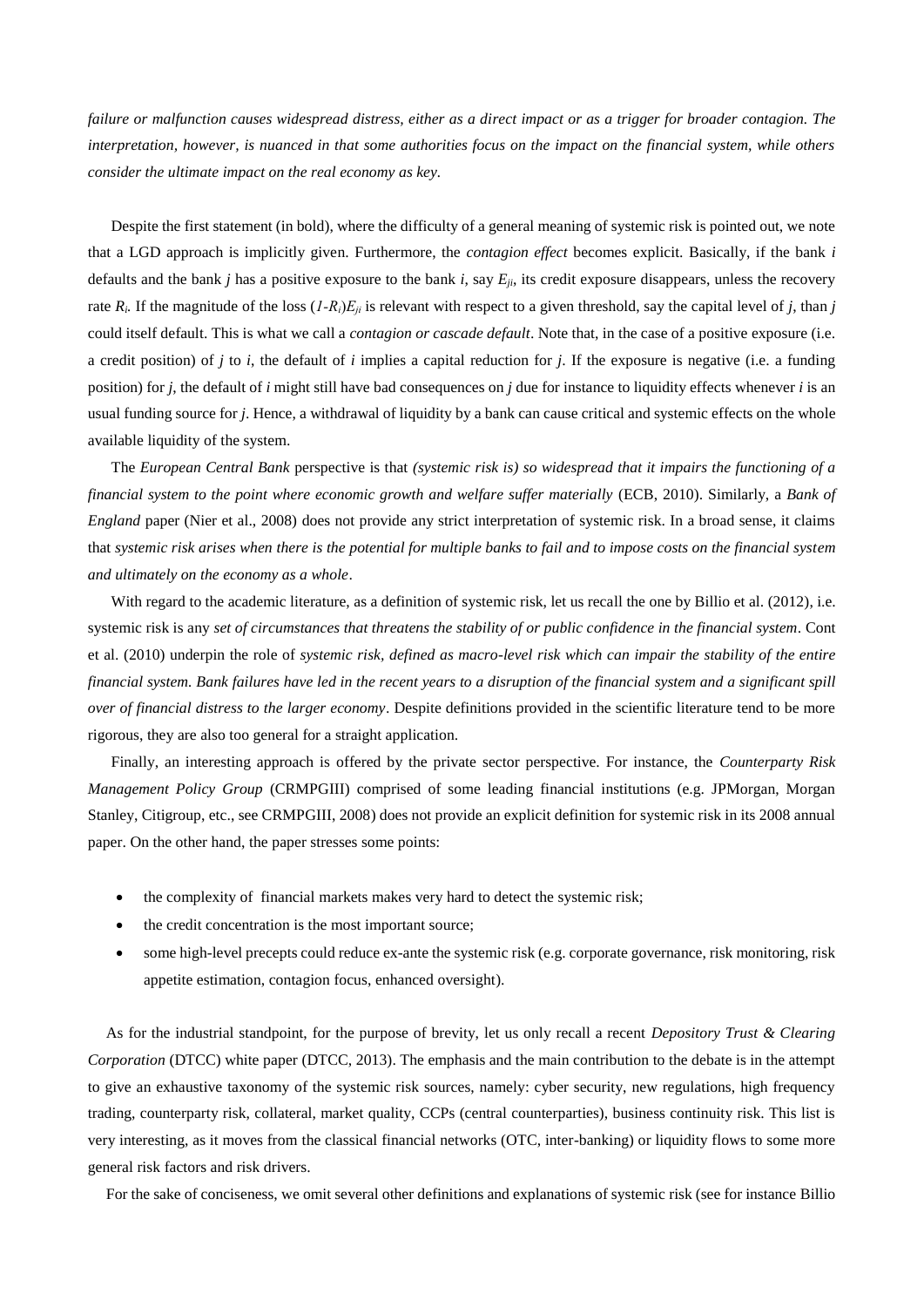et al., 2012 and Bisias et al., 2012), and we try to summarize in a more useful way some stylized facts about systemic risk, i.e. all the "coordinates" that allow to set up a reliable framework.

- *Perimeter*: The systemic risk concerns both the whole system in a macro-prudential approach and the single bank risk contribution from a capital requirement point of view. As a useful (non mathematical) parallelism, it can be conceived in a broad sense as a portfolio of balance sheets where the linkages between them define the dependence structure. In other words, exactly as the VaR and the Component VaR in a financial or lending portfolio.
- *Definition*: From both global and local perspective, systemic risk is close to a LGD definition. To this end, one should well define the loss propagation flows, the default mechanism and the indirect effects on liquidity.
- *Tools to manage and mitigate*: In an ex-ante step, to reduce the default probability of SIFIs, via a higher loss absorbency. Once the default occurs, a safety net with a recovery and resolution program (e.g. the deposit guarantee scheme). Finally, a network topology modification to get lower systemic risk figures, e.g. the introduction of central counterparties as robust hubs for the OTC derivative markets.
- *Main gaps and needs*: High granularity (i.e. the detailed knowledge of any peer to peer deal), high frequency data, high quality data are not yet fully available. Furthermore, also the granularity level and the list of the multidimensional attributes of nodes and edges are not yet clear. Their comprehension is a requirement for any successful implementation of network theory in this field.

#### 3 The New Systemic Risk Regulatory Framework

**.** 

#### 3.1 The European Market Infrastructure Regulation (EMIR) and the *Trade Repositories*

While the Basel 3 regulation for the systemic risk refers to some heuristic indicators<sup>4</sup>, a more quantitative approach could allow to have a deeper control of the financial system dynamics and related risks. For instance, if we refer to the OTC market, until now the reporting, e.g. from *Bank for International Settlements* (BIS), *International Swaps and Derivatives Association* (ISDA), *Commodity Futures Trading Commission* (CFTC), etc., is restricted to *aggregated* measures provided by national central banks or by some leading reporting dealers. Therefore, due to the lack of data or the difficulty to match information, mainly in cross-jurisdiction situations, it is quite hard to estimate the amount and type of actual bilateral exposures, netting agreements, and collateral positions between two counterparties.

This motivates regulators to set mechanisms to overcome the issue of the scarce availability of data. In US, prior to the *Dodd-Frank Act* (2010), financial institutions had less obligations regarding the amount of financial leverage, counterparty risk exposures, market share, and other data to be reported to any regulatory agency. Conversely, new rules introduce also requirements on OTC exposures and assign to specific agencies the role of collecting and sharing data. Similarly, in Europe the creation of the *European Securities and Markets Authority* (ESMA) and the *European Systemic Risk Board* (ESRB) are also motivated by the need to enforce the availability of data in order to improve the supervision and the restraint of the systemic risk. In addition, the *European Parliament* established the *European Market Infrastructure Regulation* (EMIR) with the Regulation No. 648/2012. Differently from the European directives (e.g. Basel 3, represented by the *Capital Requirement Directive IV*, CRDIV), a regulation does not require single countries national

<sup>4</sup> The proposed methodology is grounded on a measurement system based on five indicators: *Cross-jurisdictional activity, Size, Interconnectedness, Substitutability/Financial institution infrastructure* and *Complexity* (see BCBS, 2013).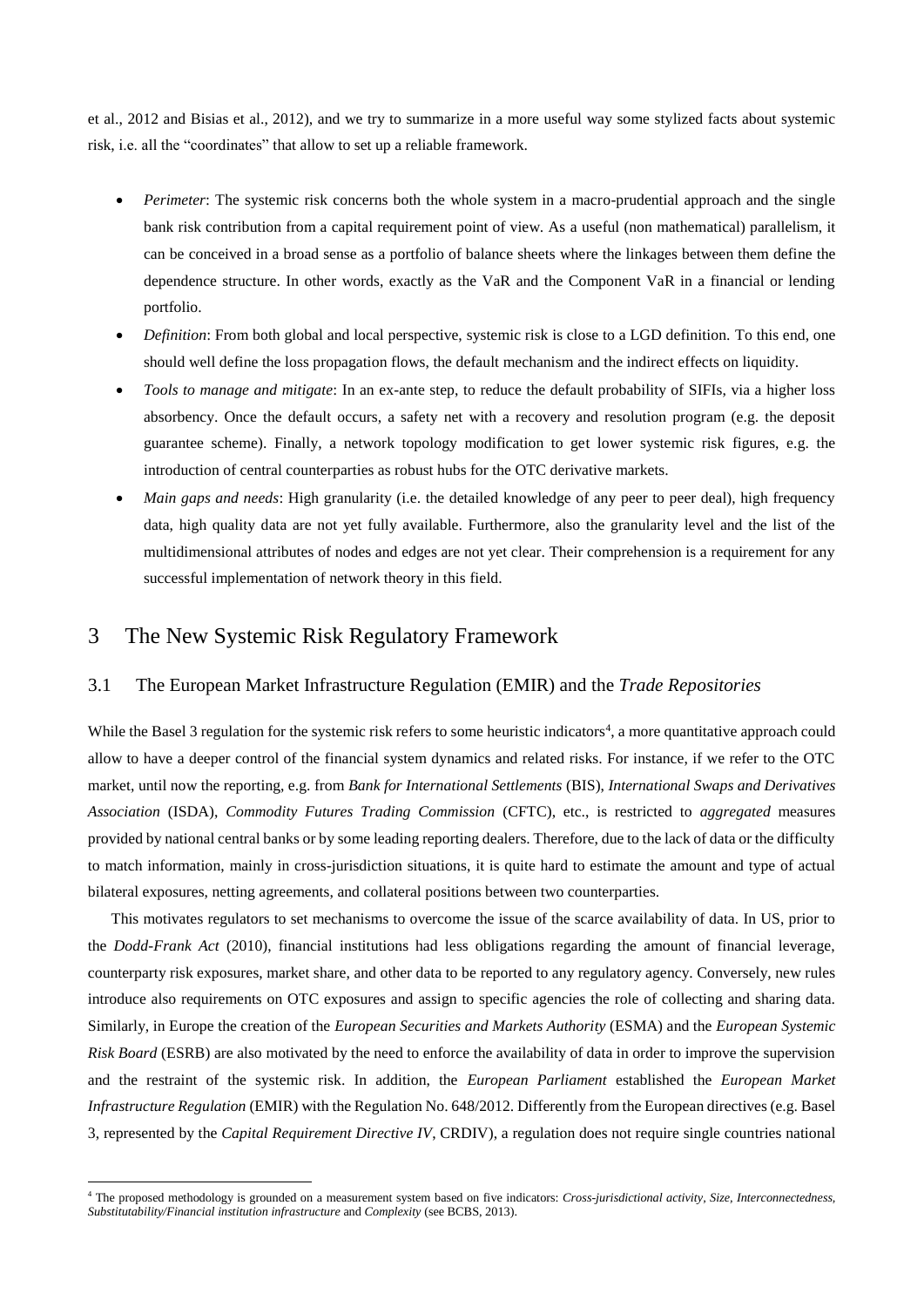laws to become effective. Moreover, the EMIR was enriched by the Commission Delegated Regulations from No148/2013 to No 153/2013 along with the ESMA Technical standards. Unfortunately, despite the EMIR officially came into force as of 2012, August 16, its effective implementation is still a work in progress.

Basically, the EMIR aims to reduce or to control the counterparty credit risk, the systemic risk and the market abuse. In order to reach these purposes, several new rules have been determined and new tools for authorities and regulators have been set up. Hereinafter, we give respectively a general overview of the pillars that compose the EMIR and we introduce the *Trade Repository* which represents the challenging tool that should allow all market players to get useful data to assess systemic risk. As a by-product of the new regulation, the trade repository should improve the quality of the international derivatives statistics<sup>5</sup>.

**The Pillars of the EMIR Architecture**. In recent times, every new financial regulation is summarized in some pillars. This facilitates a top down overview of the contents of the new regulatory framework and makes possible a comparison between regulations in different countries (e.g. Basel vs Dodd-Frank). The EMIR may be synthesized in the following pillars:

- Pillar I: Every *eligible* OTC derivative must be cleared by some Central Counterparty (CCP).
- Pillar II: Every *non-eligible* OTC derivative deal must be collateralized by some suited cash or security guarantees by means of standard contracts.
- Pillar III: The required OTC and listed derivatives data must be reported to the Trade Repository (i.e. the reporting obligation).

Although the three pillars look very simple, some hundreds of FAQs have arisen (see ESMA, 2013) and several releases of QAs and technical standards have been published to clarify its applicability. First of all, which is the exact definition of "financial instruments" underlying the EMIR regulation? We do not refer to the exchange style (OTC vs. Listed), but to the *payoff* of the instrument. As a recent example, we recall that the MiFID directive does not include simple forex instruments, such as forward contracts. At the current state of the art, it seems that the EMIR perimeter considers all interest rates, equity, forex and commodities, while simple forward operations are included only in the case of differential settlement. Regarding the *scope* of the deal, in some cases the EMIR constraints are not applicable. For instance, a deal arranged for economic, commercial or business reasons (e.g. a forex forward instrument underwritten to hedge an import/export invoice) can be excluded by the various pillars obligations. Besides, *the inter-company* deals are excluded from the regulation. As concerns the *eligible* definition, the boundary is stated taking into account the complexity of the payoff, i.e. the algebra of the maturity terminal payment, and the complexity of the underlying. Although this issue has not yet been solved, it is very likely that *forward/future* style derivatives and *fix-float* interest rate swaps will be in the eligible category. Regarding the market players that must apply the EMIR, specific obligations are prescribed for different operators, namely: *Financial Institutions* (banks, asset managers, funds), *Non Financial Corporations Plus* (NFC+ in the EMIR definition), and the others *Non Financial Corporations* (NFC)<sup>6</sup>. The EMIR requires that Pillars I and II are mandatory only for financial institutions and NFC+, while Pillar III is compulsory for all the market players. Obviously, some retail or private operators do not report their contracts to the trade repository since the financial

 $\overline{a}$ 

<sup>5</sup> See for instance: https://rtdata.dtcc.com/gtr/dashboard.do.

<sup>6</sup> The NFC+ are distinguished from the NFC according to a volume threshold; the volume is defined by the *gross notional value*, and it ranges from 1 to 3 billions of euros, separately for the different asset classes (equity, interest, Forex, credit, commodities).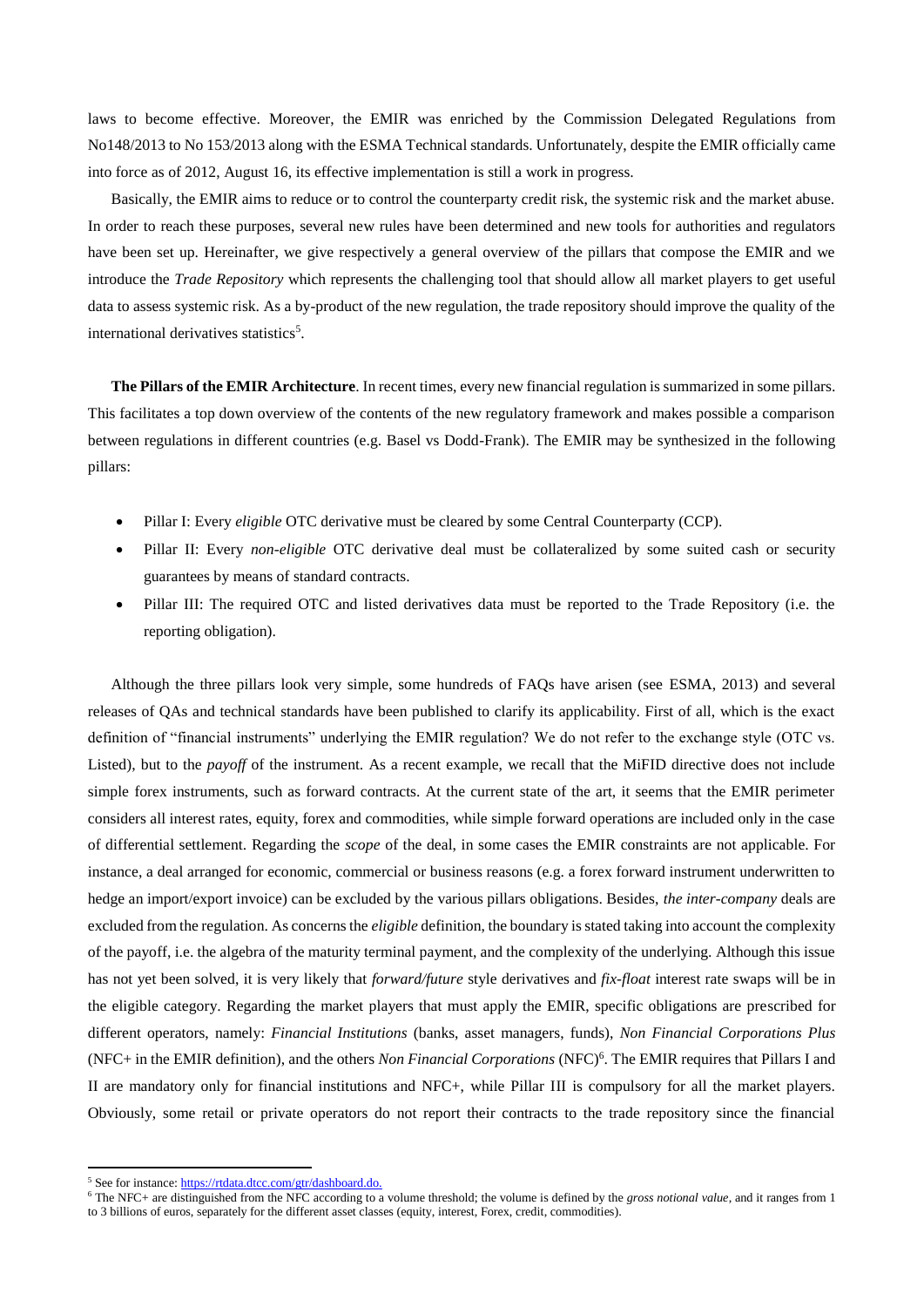institution, as counterpart in the contract, will submit both the deal data and the *mirrored* "customer side" data on behalf of him or her.

The Pillar I aims to reduce the credit counterparty risk of OTC derivatives by replacing the classical *peer-to-peer* relationships with the introduction of some robust *hubs*, such as the CCPs (see Fig. 1), which satisfy very strict requirements both in terms of capitalization and organizational constraints. In the EMIR regulation, the CCPs concept is broader than those of the traditional clearing houses hosted in the stock exchanges. However, all OTC clearing houses that match these requirements can ask for the registration<sup>7</sup>.



*Figure 1: From left to right the transition to a network with a CCP as a transaction hub*

Moreover, one can wonder whether the new topology given by a CCP implies or not a decrease of the systemic risk. In fact a CCP reduces the default probability of the single exposure but it increases the loss given default effect. What happens when a CCP fails? What if one of its major clearing members defaults? Furthermore, if specific derivatives classes are cleared by many separate CCPs (see Duffie and Zhu, 2011), which is the impact on netting capacity and collateral demands?

*.*

**.** 

The Pillar II aims to reduce the counterparty risk by collateral risk mitigation. Even though there are no doubts about to the effectiveness of the measure, from a business perspective a high collateral level with a frequent margining process could cancel the leverage effect. Hence, one of the main incentives to make a new deal might be hampered.

Finally, the Pillar III is meant to monitor the systemic risk, the market abuse, and to get more reliable derivatives statistics. This aspect will be discussed in the next paragraph.

**The Trade Repository (TR).** The trade repository aims to disseminate high quality data in order to depict a comprehensive picture of the market and to monitor the systemic risk and market abuse phenomena. The EU regulation 648/2012 states that this information is made available *"...to ESMA, the relevant competent authorities, the European Systemic Risk Board (ESRB) and the relevant central banks of the European System of Central Banks (ESCB)..."*. This means that these authorities are able to drill down any deal between counterparty A and counterparty B, exactly as reported by both counterparties A and B. Therefore, the Pillar III of the EMIR looks like the Pillar III of the Basel regulation, i.e. the *Disclosure* Pillar. Hence, regulators can access the highest level of granularity related to the exposures and the risks of the banks, depending on their mandates, while the other market participants can exploit only aggregated data by means of a set of standardized tables that banks are obliged to publish in their own website.

<sup>7</sup> Among them, in the IDEM (Italian Derivatives Market) in Milan the clearing house is the *Cassa Compensazione Garanzia*, while in the Eurexmarket in Frankfurt the clearing house is the *EC EurexClearing*, and so on.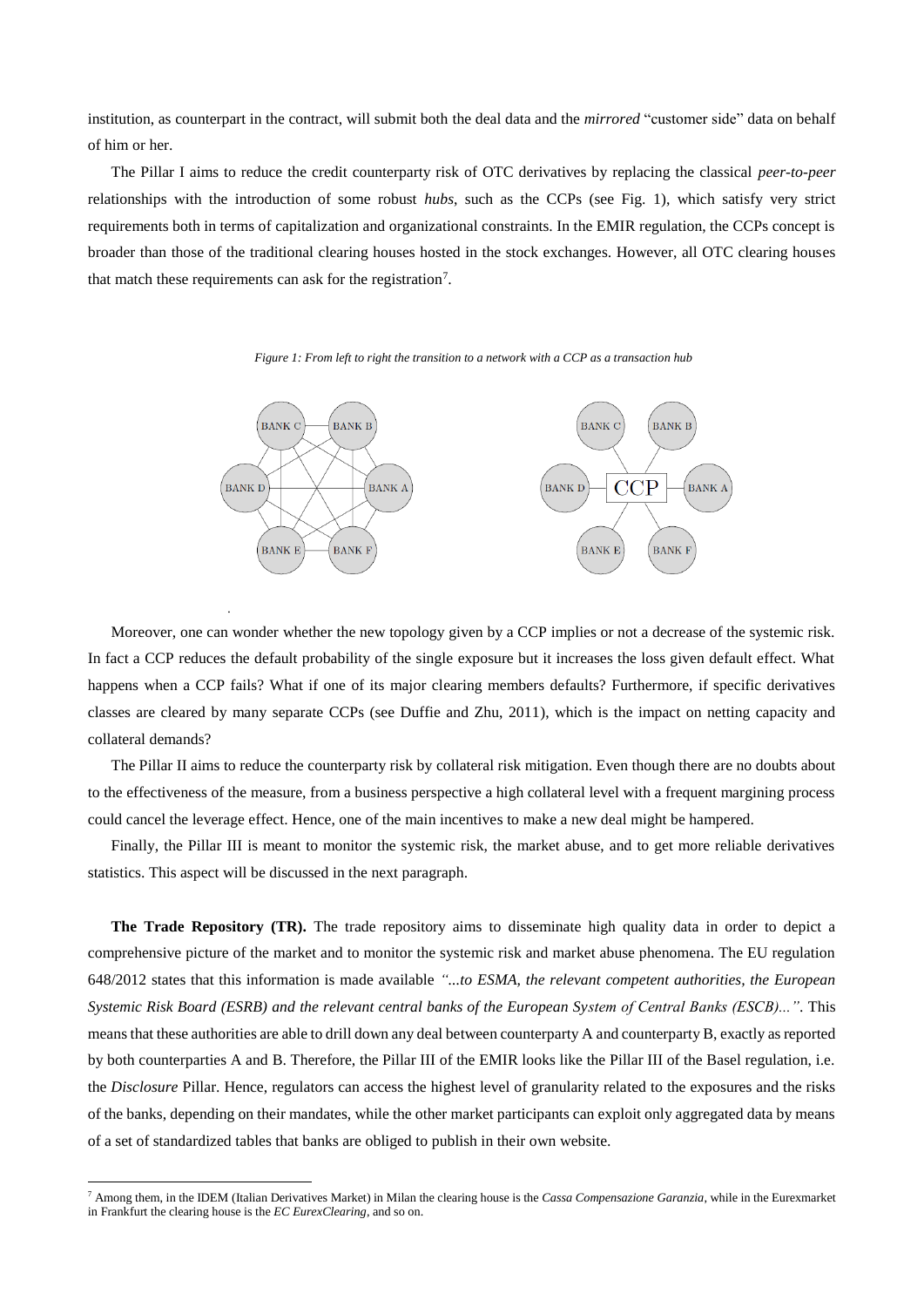From a practical point of view, the implementation of the TR is very detailed. First of all, banks and the others subjects do not report directly to the ESMA, as they are intermediated by some Trade Repository Services (TRs). In particular, the latter must register with the ESMA and the deadline for the activation of the reporting is 2014, February 12. Data are composed of two main categories: the specific *counterparty data* and the *common data* (e.g. trade date, notional, underlying data, collateral, etc.), i.e. a list of  $(26 + 59) = 85$  variables (fields). Furthermore, existing contracts must be reported, along with all contracts with trade date after 2012, August 16 (when the EMIR came into force) as a *backload* process. Besides the EMIR regulation, the most important references for the TRs are the Delegated Regulations 148/2013 and 151/2013. By matching data provided by the two counterparties, the TRs will follow a *data quality* process to ensure the reliability of granular data as a preliminary requirement for the aggregated statistics.

**Example 1** Given an equity option, if counterparty A reports a certain value for the *trade date* and for the notional *amount*, then for the same deal counterparty B should report the same values. If this is not the case, a warning will be issued, and the reporting entities could be penalized if they show a critical error rate.

Although the first step seems a trivial one, it is very hard to implement the "same deal" statement. Usually, each bank has its own position keeping system, and each deal receives in the system a progressive deal number *identifier*. In the past, no business reason suggested counterparties A and B to adopt the same identifier, as software and technological reasons made it very difficult and expensive.

Due to EMIR, in order to match and compare data before their publication, banks now must adopt several common identifiers and taxonomy codes. Among them, the most important are:

- *UTI, Unique Trade Identifier* (the deal identifier);
- *LEI, Legal Entity Identifier;*

**.** 

*UPI, Unique Product Identifier.*

The UTI allows the TR to match a deal between two counterparties: in principle, a given UTI value reported by A (where the counterparty is B) must exist in the data feed provided by B. Once the common UTI is detected, the TR verifies the other variables, most of them are not free text or numerical, although have to belong to a given domain. Regarding the LEI, there is the issue of managing the different branches of a group (i.e. it should be able to get the parental linkages) and of updating the reference data for counterparties in the internal bank database<sup>8</sup>. Therefore, it is very important to set up a cross reference integrity process. Finally, as concerns the UPI, a problem is related to the classification of deals with hybrid products, whose prevailing asset class is not always clear.

**Example 2** The UPI defines a taxonomy of the derivative payoff. The financial industry has created over past decades a huge amount of clauses for the derivatives contracts. Banks have never applied the same classification, due to the different practices and position keeping platforms. For instance, does an *Asian option* written on an *equity basket* belong to the same family of an *Asian option* written on an *equity index*? Could an Asian strike option be included in the same category of an *Asian price option*?

<sup>&</sup>lt;sup>8</sup> Banks have internal IDs for counterparties and often some external IDs, e.g. Bloomberg ticker, are linked to them.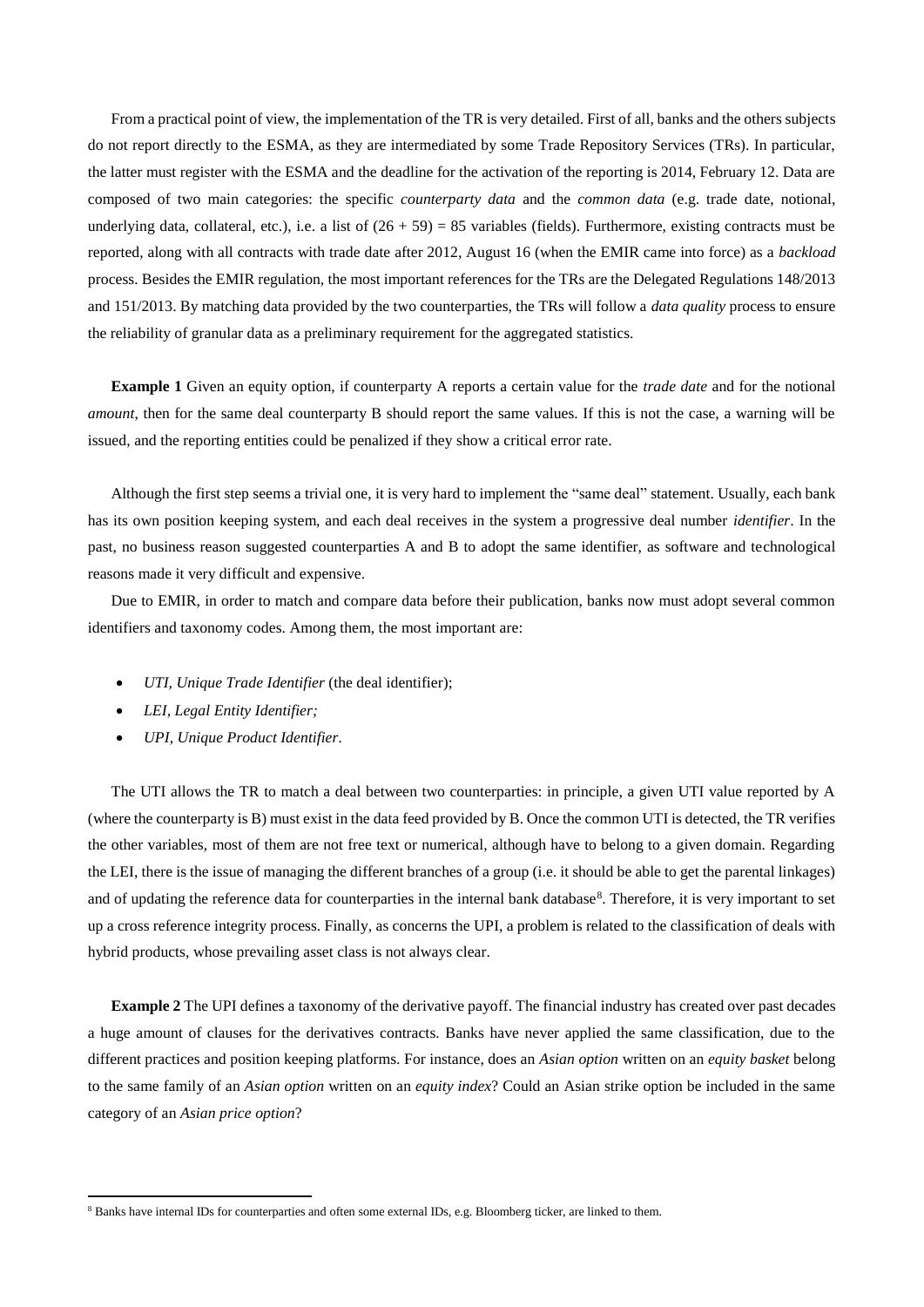The time frame of the report obligation to the TR is *daily*, i.e. any new deal is reported within one working day. In addition, the general 85-dimensions data requirement depends on the asset class of the deal, namely: interest, equity, forex, credit, commodity, and exchange traded derivatives (ETDs). To this extent, the inclusion of ETDs is a questionable issue. In fact, the ETDs data are already easily available from Stock Exchanges, indeed it is debatable their further transmission to the TRs.

More specifically, the European regulation 151/2013 designs three different levels of granularity: the *Transaction level*, the most detailed one, the *Position level*, with details by counterparty and product/underlying, and the *Aggregate level*, with details by product/underlying, but no counterparty information. The authorities and regulators can get the first two levels depending on their mandate, while the other market players will work only at the aggregate level.

Several TRs were registered to ESMA<sup>9</sup>. Consequently, a new layer of data management has to be created. To have an exhaustive picture of the derivatives market, one should extract the same data for a given category from all the registered TRs. Hence, some software vendors are developing tools and dashboards in order to collect different data sources in a homogeneous setting.

Anyway, in spite of the huge effort that the whole financial and ICT industry is performing to feed data, the TRs will undoubtedly give a lot of tractable empirical data along with new ideas and directions useful to define the systemic risk field. After a "phase-in period", we expect that the systemic risk research based on the TRs might slightly change the very heuristic approach to the systemic risk concerning the SIFIs Basel 3 regulation.

#### 3.2 An Example on the Trade Repository Provision of Transaction Data

**.** 

The introduction of TRs allows a wide audience of practitioners to work with more granular data. Typically, the BIS statistical reports constitute the reference for highlights of over-the-counter (OTC) derivatives markets<sup>10</sup>, providing comprehensive and internationally consistent information on the size and structure of the largest OTC derivatives markets. In particular, since June 1998, semi-annual surveys focus on notional amounts outstanding and gross market values for forwards, swaps and options of foreign exchange, interest rate, equity and commodity derivatives, while as of end-December 2004 the BIS provides also data on credit default swaps for single and multi name instruments. From December 2011, the number of reporting countries is  $13^{11}$ . Although more information became available after the outbreak of financial markets, derivatives statistics arising from official releases underline the difficulty to depict a granular and updated picture of the system.

Both the EMIR in Europe and the Dodd-Frank Act in US aim to disclose a more detailed description of the derivatives markets. Even though only authorities are allowed to exploit the highest level of granularity provided by the TRs framework, market players still benefit from this flow of data through TRs services which collect deals from several platforms, leading also to the provision of public access to this information. In particular, in Europe the Commission Delegated Regulation No 151/2013 states in Art. 1 that TRs shall publish data (on a website or an online portal easily accessible by the public and updated at least weakly) showing a breakdown of the aggregate open positions, transaction volumes and values per derivatives classes (commodities, credit, FX, equity, interest rate, and other derivatives). In US,

<sup>9</sup> Six TRs are currently recognised by ESMA: *CME Trade Repository Ltd*., *DTCC Derivatives Repository Ltd*., *ICE Trade Vault Europe Ltd*., *Krajowy Depozyt Papierów Wartosciowych S.A*., *Regis-TR S.A*., and *UnaVista Ltd*. This list might be updated by any future registrations with ESMA.

<sup>&</sup>lt;sup>10</sup> BIS statistics on derivatives markets are available at [http://www.bis.org/statistics/derstats.htm.](http://www.bis.org/statistics/derstats.htm) BIS provides also exchanged traded statistics from commercial data sources (see for instance: [http://www.bis.org/statistics/extderiv.htm\)](http://www.bis.org/statistics/extderiv.htm). Other sources of a wide range of statistics are ISDA and OCC. In particular, for the purposes of this section valuable references are available a[t http://www.swapsinfo.org/charts/derivatives/price-transaction](http://www.swapsinfo.org/charts/derivatives/price-transaction) and http://www.occ.gov/topics/capital-markets/financial-markets/trading/derivatives/derivatives-quarterly-report.html.

<sup>&</sup>lt;sup>11</sup> Every three years addition jurisdictions participate in the *Triennial Central Bank Survey*. The latest survey took place at end-December 2013. Results are available at http://www.bis.org/publ/rpfx13.htm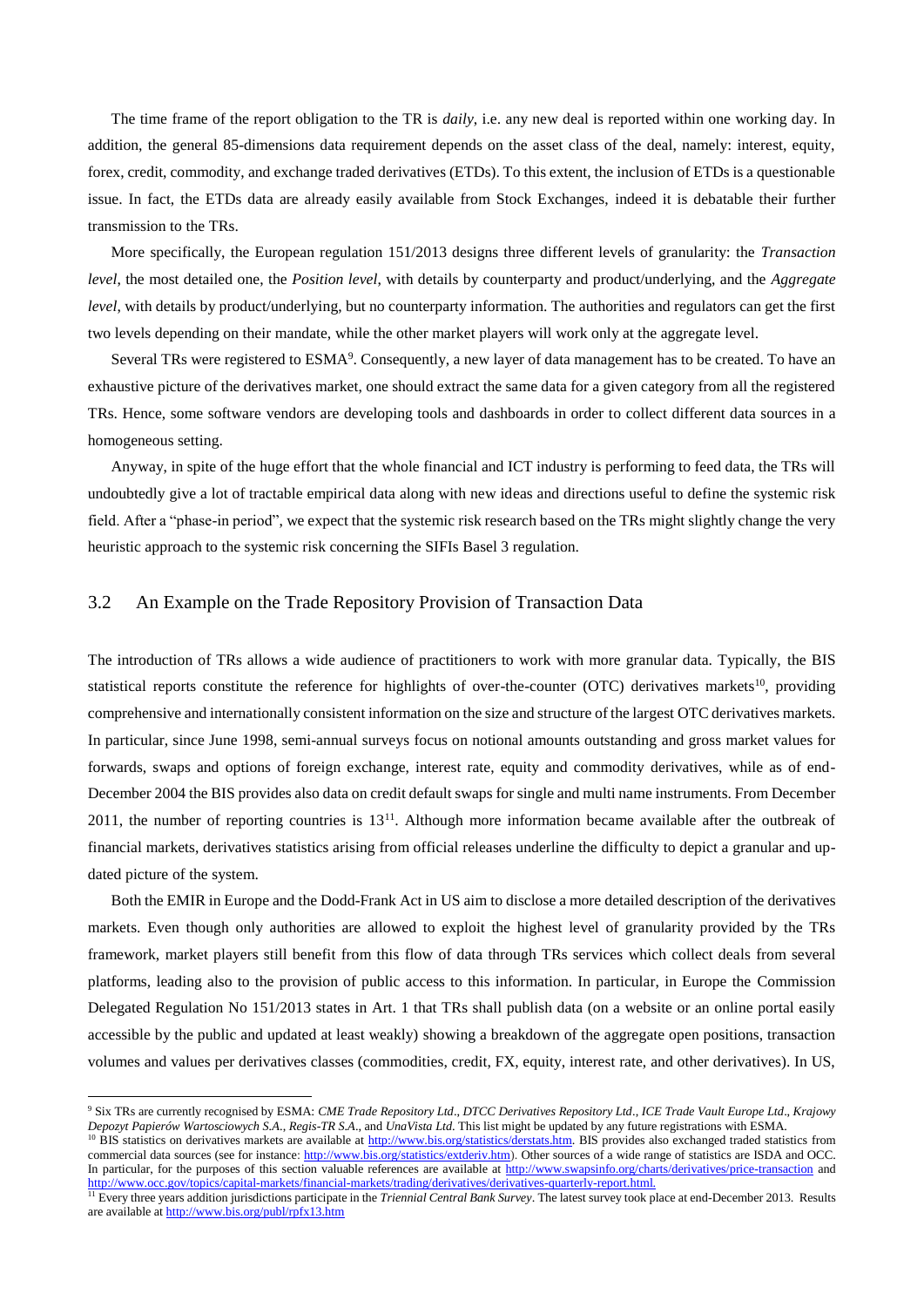the regulator (Part 43 of the CFTC's regulation) provides a mechanism for public access to real-time price information through *Swap Data Repositories* (SDRs) which are required to publicly disseminate swaps data *as soon as technologically practicable* after receiving the information (i.e. after execution), unless certain time delays<sup>12</sup>. Such rules cover any swap between two parties that determines a corresponding change in their respective market risk positions, as well as any amendments, assignment, novation, termination or other "price forming" life cycle event (see e.g. DTCC, 2014). This allows ICT industry to develop tools able to describe derivatives markets on a daily basis, thus providing risk dashboards for instruments, counterparty or maturity comparisons. In addition, since deals might be reported by means of different TRs, this in turns leads to the establishment of data services providers which collect information from many sources. Obviously, these tools do not allow to extract which banks are involved in the transactions as well as other confidential data since they represent exclusive information for authorities which are not provided for the general public. However, with respect to the BIS statistical releases, they introduce interesting improvements from several points of view: more frequent data, a more detailed partition of derivative instruments, information on netting agreements and collateral management, detailed data on market prices and volumes.

From a practical perspective, in US both market players and the general public can benefit from the provision of realtime data, while in Europe only aggregate information is publicly available. Both US and EU regulations require a wide set of contractual information by counterparties, but provide different levels of details for public statistics. As concerns systemic risk, in both cases authorities can exploit the highest level of granular data for assessing this risk. However, since we are interested in showing how the new regulatory framework on trade repositories strengthens the derivatives market description, we believe it is more valuable to focus on an example of the US public dissemination of transaction data. For the following analysis, we rely on data from the *GTRAnalytics* tool<sup>13</sup> (hereinafter GTRA). In particular, in our study we restrict the analysis to the interest rates derivatives market which at the end of June 2014 accounts for respectively the 81% and 77% of the global OTC derivatives market in terms of notional amount outstanding and gross market value. Finally, since the swaps market was worth \$421 trillion compared with \$563 of the total notional amount outstanding of the interest rate market<sup>14</sup>, this motivates our choice to study the swaps segments as representative for the global OTC derivatives market.

Official statistics classify the OTC interest rate derivatives market according to reporting counterparties, residual maturities and currencies<sup>15</sup>. The implementation of TRs provides a detailed classification of swaps derivatives based on the types of contractual legs and maturities, thus allowing to analyse the swaps sub-markets separately. In particular, for each deal (identified by an ID) GTRA informs whether it is a new contract or a change of an existing one. It also specifies the asset class of the instrument and reports a set of information regarding contractual terms including: the execution time, the effective date and the contract expiry of the deal, the settlement and both the underlying assets currencies, payment frequencies, day count convention, and, obviously, the notional and the price. Moreover, GTRA gives useful information on clearing agreements and collateral positions which enrich the description of market trends and improve risk assessment. Finally, it is worthwhile to outline that we refer to prices and volumes of actual trade deals in the market which consequently extend the traditional use of indicative (bid/ask quotes showed by brokers or data providers) and consensus

1

<sup>&</sup>lt;sup>12</sup> Actually, deals that would be subject to a time delay are block trades and large notional off-facility swaps.

<sup>&</sup>lt;sup>13</sup> GTRAnalytics is a software developed by the consulting firm *IASON ltd*. Basically, this tool collects trades' information from several TRs and for many types of contracts, cleans up the database of manifest inconsistencies and errors and aggregates according to asset classes and deal types. This allows us to curtail potential biases due to data misreporting and fragmentation which arise from merging datasets of different TRs and among different regulations. Corrections on existing deals which amend or modify contractual terms are taken into account. For references see [http://www.financial](http://www.financial-machineries.com/gtr-analytics.htm)[machineries.com/gtr-analytics.htm.](http://www.financial-machineries.com/gtr-analytics.htm)

<sup>&</sup>lt;sup>14</sup> Data refer to BIS statistics and to single currency contracts only. For further references, se[e http://www.bis.org/statistics/derstats.htm.](http://www.bis.org/statistics/derstats.htm)

<sup>&</sup>lt;sup>15</sup> Reporting counterparties are: reporting dealers, other financial institutions and non financial customers; residual maturities are: up to 1 year, between 1 and 5 years, over 5 years; currencies are: US dollar, Euro, Yen, Sterling, Swiss franc, Canadian dollar, Swedish krona, other. Moreover, BIS provides also Herfindahl indices for all OTC interest rate derivatives contracts.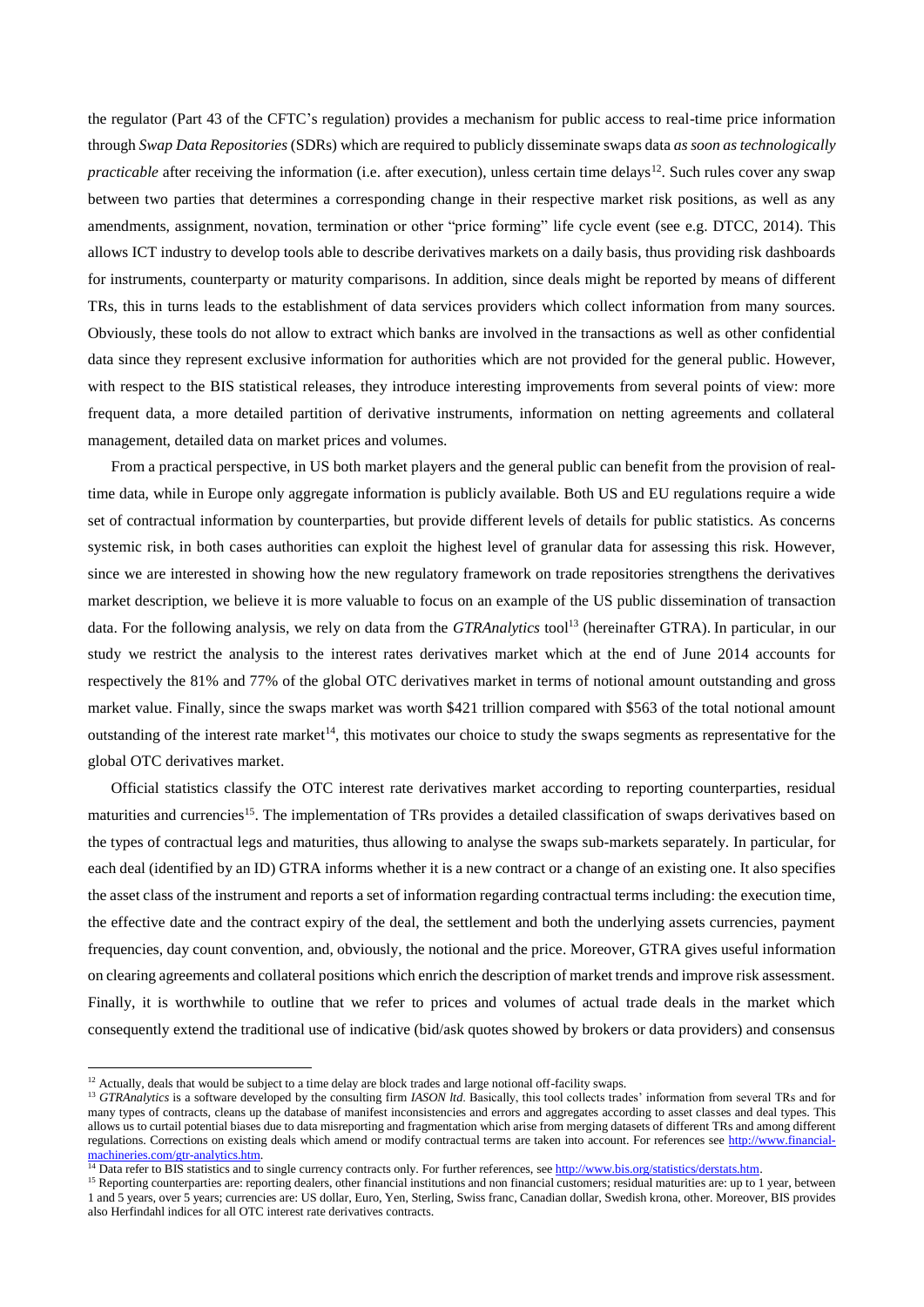(quotes/prices submitted by market contributors) data.

 $\overline{a}$ 

The following descriptive statistics present a simple example of the information available thanks to the new regulatory framework. For simplicity, we run a daily trade analysis only for clusters of derivatives based on *Fix-to-Floating* swaps<sup>16</sup> from January to November 2014.

| <b>Contract</b><br><b>Expiry</b> | <b>USD</b> | <b>EUR</b> | <b>MXN</b> | <b>GBP</b> | <b>JPY</b> | <b>Others</b> |
|----------------------------------|------------|------------|------------|------------|------------|---------------|
| 1y                               | 18%        | 7%         | 22%        | 1%         | 2%         | 50%           |
| 2v                               | 37%        | 8%         | 16%        | 3%         | 2%         | 35%           |
| 3y                               | 55%        | 5%         | 14%        | 2%         | 1%         | 22%           |
| 5y                               | 63%        | 6%         | 9%         | 3%         | 2%         | 17%           |
| 7v                               | 61%        | 6%         | 16%        | 2%         | 6%         | 9%            |
| 10 <sub>y</sub>                  | 58%        | 9%         | 15%        | 4%         | 4%         | 10%           |
| 20y                              | 49%        | 14%        | 7%         | 5%         | 21%        | 4%            |
| 30v                              | 78%        | 13%        | 0%         | 6%         | 1%         | 1%            |

*Tab 1: Percentage of deals grouped by settlement currency and contract expiry (Source: our estimates based on GTRA data)*

*Tab 2: Monthly notional amounts (in billion of the respective currency) for selected settlement currencies (Source: our estimates based on GTRA data)*

| <b>Currency</b> | $Jan-14$ | Feb-14 | Mar-14  | Apr-14  | $Mav-14$ | $Jun-14$ | <b>Jul-14</b> | $Ago-14$ | $Sep-14$ | <b>Oct-14</b> | $Nov-14$ |
|-----------------|----------|--------|---------|---------|----------|----------|---------------|----------|----------|---------------|----------|
| <b>USD</b>      | 1397.49  | 803.98 | 1486.38 | 1219.56 | 1218.38  | 1103.89  | 1108.82       | 1162.88  | 1714.17  | 1739.30       | 1100.16  |
| <b>EUR</b>      | 346.78   | 175.21 | 277.10  | 143.34  | 143.39   | 196.48   | 116.50        | 124.59   | 242.60   | 189.82        | 134.09   |
| <b>GBD</b>      | 69.51    | 50.32  | 54.23   | 33.79   | 39.48    | 41.62    | 36.23         | 33.91    | 55.06    | 49.45         | 31.90    |

*Tab 3: Percentage of deals grouped by indication of clearing agreements and collateralization based on different contract expiry (Source: our estimates based on GTRA data)*

| <b>Contract</b><br><b>Expiry</b> |                | <b>Clearing Agreements</b> | <b>Indication of Collateralization</b> |    |           |     |             |  |  |
|----------------------------------|----------------|----------------------------|----------------------------------------|----|-----------|-----|-------------|--|--|
|                                  | <b>Cleared</b> | <b>Un-Cleared</b>          | FC                                     | OC | <b>PC</b> | UC  | <b>Null</b> |  |  |
| 1 <sub>y</sub>                   | 39%            | 61%                        | 6%                                     | 4% | 22%       | 27% | 41%         |  |  |
| 2y                               | 63%            | 37%                        | 4%                                     | 4% | 15%       | 21% | 55%         |  |  |
| 3y                               | 74%            | 26%                        | 4%                                     | 4% | 12%       | 17% | 62%         |  |  |
| 5y                               | 77%            | 23%                        | 3%                                     | 6% | 12%       | 16% | 63%         |  |  |
| 7y                               | 76%            | 24%                        | 4%                                     | 5% | 11%       | 15% | 65%         |  |  |
| 10v                              | 79%            | 21%                        | 3%                                     | 6% | 12%       | 14% | 65%         |  |  |
| 20y                              | 83%            | 17%                        | 2%                                     | 3% | 10%       | 14% | 72%         |  |  |
| 30v                              | 92%            | 8%                         | 1%                                     | 8% | 9%        | 13% | 70%         |  |  |

In the previous tables, we show how a swaps sub-market can be partitioned according to contractual terms. In addition, other classifications could combine these features or focus on the several underlying assets which characterise the swaps market. Since official statistics are usually collapsed in few basic classifications, a more detailed representation might contribute to detect which parts of the market shows critical patterns. Moreover, since gross market values indicate that contracts with positive and negative replacement values with the same counterparty are not netted, then the introduction

<sup>16</sup> In order to focus only on the new effective operations, we consider deals for which "*Action*" is equal to "*New*" and "*Price Forming Continuation Data*" is "*Trade*". For conciseness, we report only deals for which "*Contract Start*" is equal to "*Spot*" and we omit similar statistics for other types of swaps such as *OIS*, *Basis* and *Fix-to-Fix* instruments (GTRA provides also detailed information on *FRAs*, *CAPs* and *FLOORs,* and *SWAPTIONS* which go beyond our scope here). Finally, in this part we do not make distinctions among the possible underlying assets.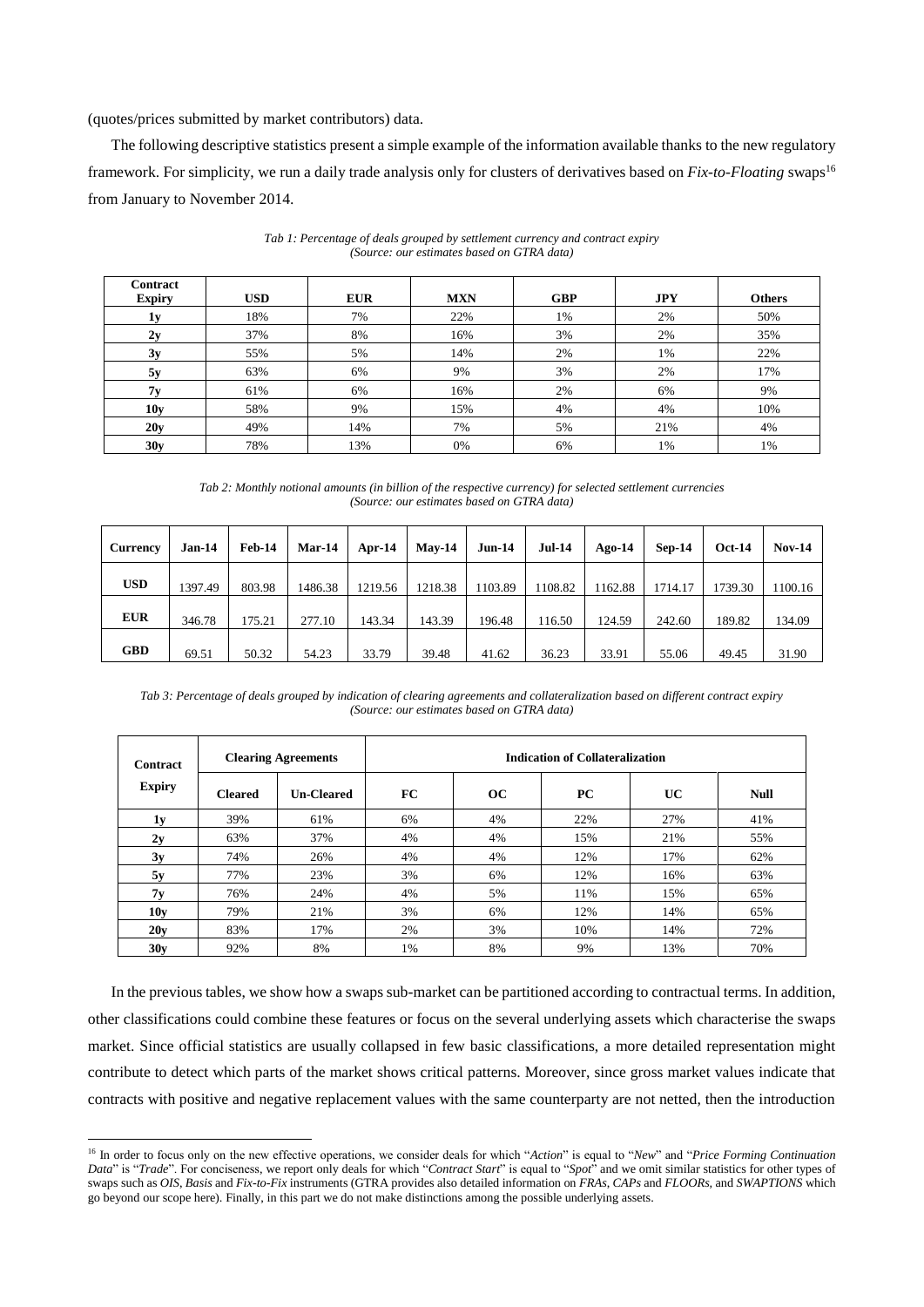of clearing agreement might shed light on the actual exposures. Similarly, the presence of collateral information might enforce the overall perception of risk positions, thus providing a more realistic description. Finally, it is worth emphasizing that we can further refine the research with respect to daily or intra-daily deals. Therefore, since the recent financial crisis underlines the importance of derivatives market as a channel for the spread of trigger effects, these simple examples contribute to claim how a more detailed picture might improve on an almost real-time basis the awareness of which swaps sub-markets present systemically important patterns, thus facilitating risk assessment.

In particular, the use of traded prices and volumes allows to measure market liquidity for categories of instruments and expiry dates. For instance, although market participants always need some reference fixings for actively traded contracts, in some cases they are only based on indicative prices shown on brokers' pages. Indeed, TRs data might reveal that some markets are quite scant and that indicative quotes give a false sense of liquidity. As regards systemic risk, TRs might therefore provide information on whether OTC derivatives market are locally (where locally does not refer to regional classifications, but to clusters based on type of instrument, maturity, underlying, etc.) illiquid, thus for instance pointing to fire sale issues that represent a mechanism through which contagion effects propagate (see e.g. Diamond and Rajan, 2011). In the following example, we use basic statistics to show how swaps sub-markets can differ in terms of liquidity. We limit the analysis on the set of *Fix-to-Floating* swaps with underlying asset equal to *USD-LIBOR-BBA* which represents the most significant subset in our dataset. Below, we focus on the most relevant legs frequencies partitions<sup>17</sup>. In particular, for each date we plot both the average price<sup>18</sup> and the respective error bar of the traded deals, while along the axes we show the rug plots for both the number of deals and prices. Hence, in order to facilitate the representation of prices dispersion around the average values, for each date we compute the upper and lower levels of the error bar by respectively adding and subtracting the corresponding standard deviation from the mean value.



*Figure 2: Daily mean prices and their respective dispersions for Fixed to USD-LIBOR-BBA swaps with different leg frequencies (left plot 3m-3m,right plot 6m-3m) (Source: our estimates based on GTRA data)*

**.** 

<sup>&</sup>lt;sup>17</sup> Although one could perform the same study using a wide range of contractual terms, we limit our analysis on instruments with "Contract Expiry" equal to "*10y*". In order to limit potential biases due to outliers, for each instrument we cut off 0.025 of the area in each tail of the reference sample distribution.

<sup>&</sup>lt;sup>18</sup> In a plain vanilla interest rate swap two counterparties, a floating-rate payer and a fixed-rate payer, agree to exchange net payments, computed with respect to a notional principal amount, at a series of future points of time. In the examples, we refer as *price* as the *fixed* rate at which counterparties find fair to exchange net flows.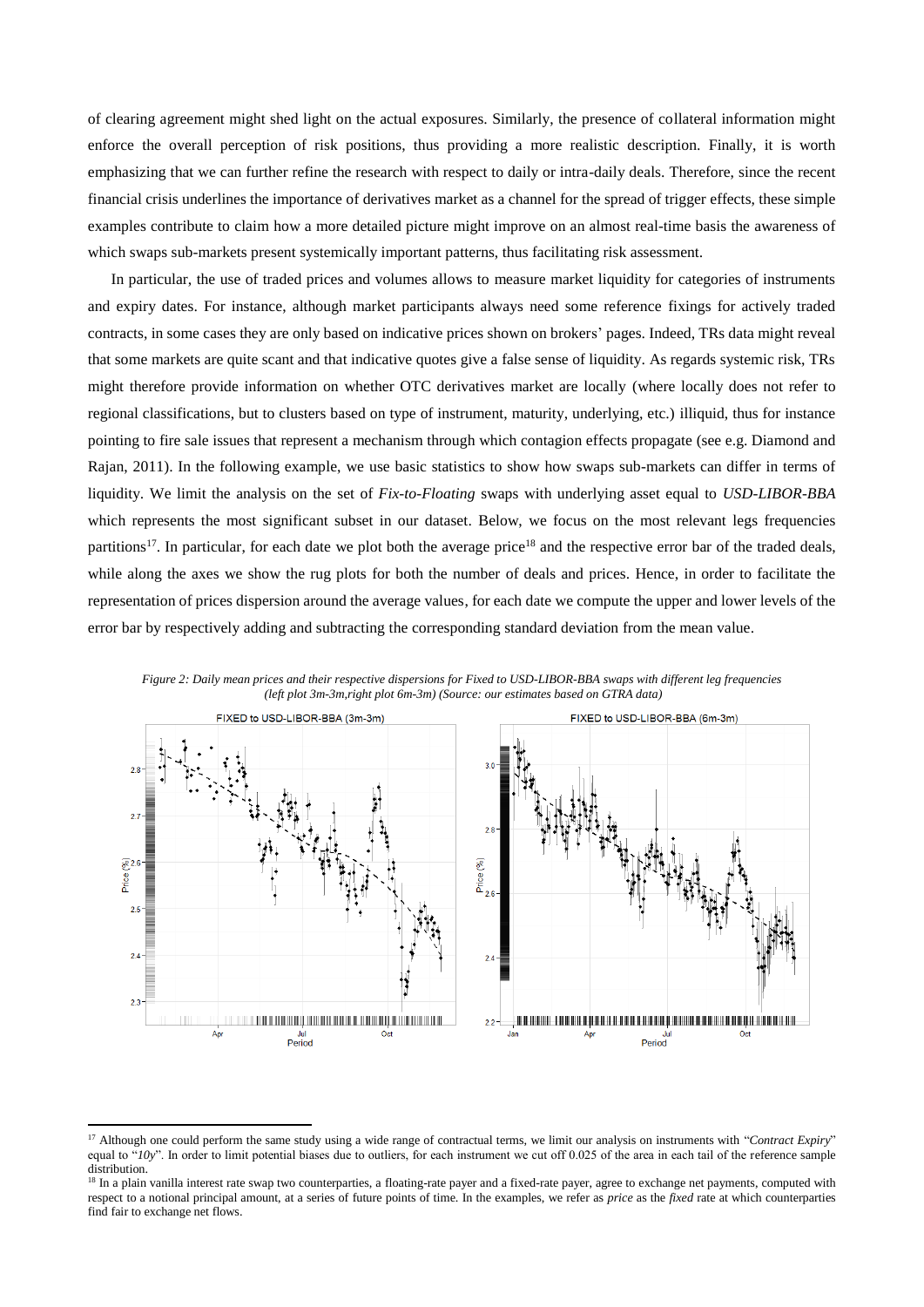Previous examples aim to show swaps sub-markets liquidity differences. Although it represents a simple way to investigate prices dispersion, the use of the mean-standard deviation framework still allows market players to disentangle which parts of the swaps market show critical patterns. In both cases, prices' dispersions undergo significant changes during the reference sample, with periods of relative concentrated prices alternated by more volatile intervals. In addition, the following plot show how their prices' behaviours can be compared to study swap sub-markets' peculiarities. Although both instruments present a similar trend, the provision of detailed transaction data reveals monthly differences. Therefore, by combining the information from prices' volatility with the amount of traded deals one might investigate market stress scenarios for specific swaps sub-markets. This might suggest a relationship between the emergence of illiquidity conditions in specific and important markets and the risk of spill over effects which ultimately might lead to a worsening for the entire system.

*Figure 3:Box plot of monthly mean prices for Fixed to USD-LIBOR-BBA swaps with different leg frequencies (grey = 3m-3m, light grey = 6m-3m) (Source: our estimates based on GTRA data)*



From a risk management perspective, the provision of detailed data helps banks to perform properly portfolio valuation and manage the *model risk*. In the recent market practice a new acronym was created, i.e. *XVA*, to indicate all the *valuation adjustments* in the OTC derivatives markets. More explicitly, XVA stands for CVA (credit counterparty risk adjustment), DVA (debt valuation adjustment, the same of CVA but with the opposite sign), FVA (the *fundingliquidity* valuation adjustment), and KVA when it indicates the CVA Basel III capital requirement. Indeed, a more detailed flow of data might support banks to satisfy the upcoming requirements related to the *additional valuation adjustment* (AVA), which introduce a prudential assessment for those positions measured following a fair value approach. Moreover, the integration with internal databases allows banks to compute their relative competitive levels for types of instruments, facilitating therefore concentration measurement. In particular, the availability of detailed transaction data improves historical and market activity analysis useful to assess the parameter risk arising from the revaluation process of the derivatives book. Finally, the use of traded data prevents market manipulation phenomena, thus enhancing a realistic description of financial systems. Indeed, from our point of view, it seems that this flow of information is of a higher level of detail and quality than that of some risk dashboards utilized by supervisors to measure systemic risk on the basis of aggregate variables<sup>19</sup>.

**.** 

<sup>19</sup> See for instance the *Composite Indicator of Systemic Risk* (CISS) developed by the *European Systemic Risk Board* (ESRB) which includes 15 raw, mainly market-based financial stress measures.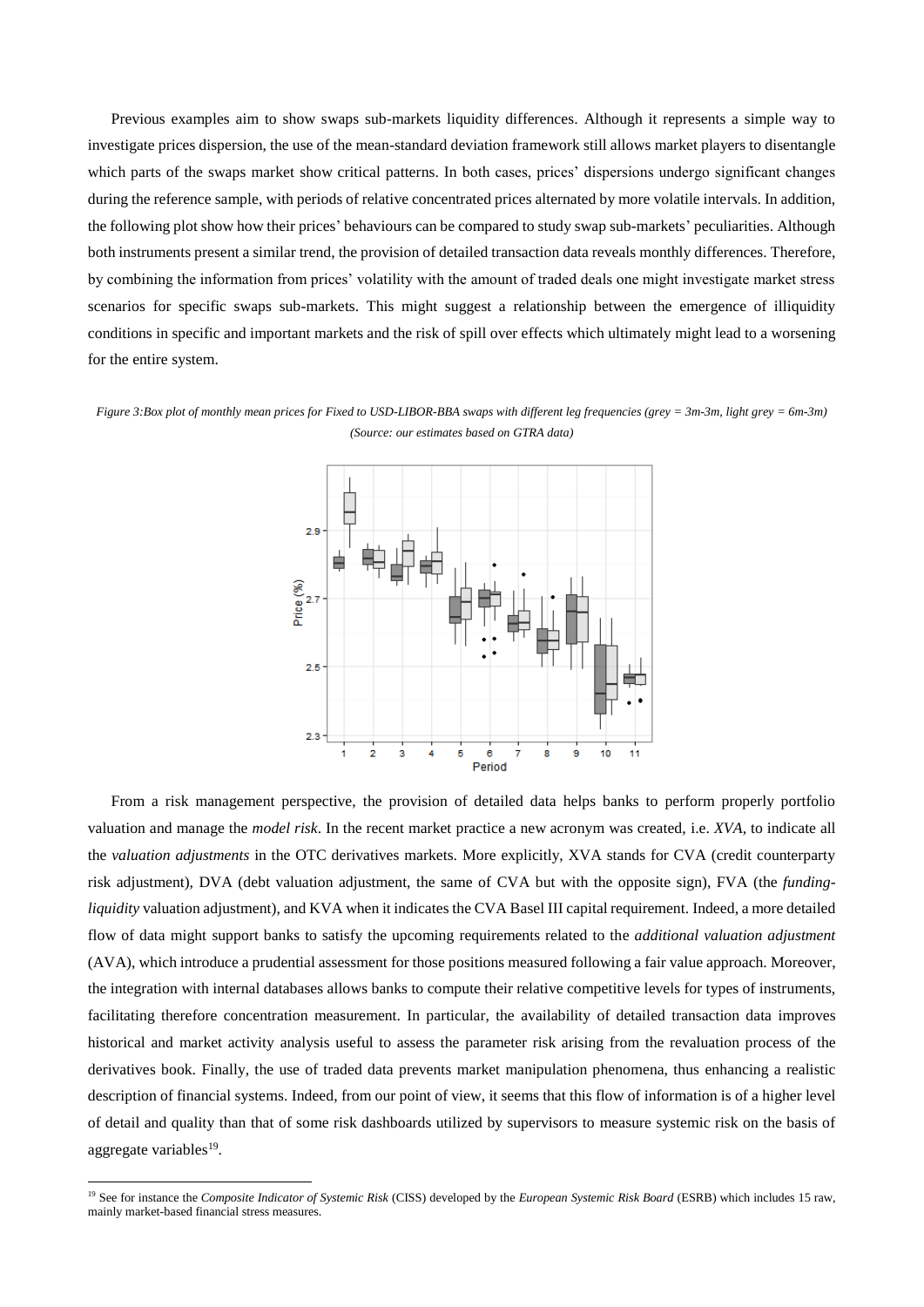#### 4 Conclusion

The financial crisis in 2007-2008 highlighted the relevant role of the systemic effects of the single entities' defaults on the stability of the whole financial system. For this reason, the new regulatory framework adopted a methodology in order to face this risk, called systemic risk. However, in spite of the large amount of literature on this topic, the approach proposed by the scientific community is still heuristically based on some indicators and quite far from being a proper quantitative technique.

In this work, we draw an organic picture of the current regulations, moving from the definitions of systemic risk to the issues concerning data availability. In particular, we discuss how the implementation of *Trade Repositories* improves data collection and makes available more granular information useful to measure systemic risk. We are confident that the provision of more detailed transaction data will support regulators' risk assessment and facilitate market players' observance of regulatory requirements. In addition, we believe that a more detailed flow of data on traded deals might contribute to enhance some systemic risk features taken into account only partially in the past. Our analysis shows how the new regulations allow to describe OTC derivatives markets according to detailed partitions, thus depicting a more realistic picture of the system. Therefore, this might motivate the study on whether sub-markets illiquidity conditions determine the risk of spill over effects which ultimately might lead to a worsening for the entire system. Consequently, since the recent financial crisis generated from the derivatives markets was due to both credit and liquidity drivers, the capability to exploit jointly prices' and volumes' liquidity effects gives a new powerful tool to analyse the systemic features of these markets.

#### Acknowledgment

Authors wish to thank *Iason ltd* for having made the dataset available. Special thanks go to A. Castagna for his precious collaboration.

#### References

Acerbi, C., and Tasche, D., (2002), "On the coherence of expected shortfall", *Journal of Banking and Finance*, 26 (7), 1487-1503.

Bastos, E., Cont, R., Minca, A., and Moussa, A., (2009), "Too interconnected to fail: measuring systemic risk in financial networks", *Proceedings of the Conference on Quantitative Risk Management*, Paris VII University.

BCBS (Basel Committee on Banking Supervision), (2013), "Global systemically important banks: updated assessment methodology and the higher loss absorbency requirement", BCBS paper 255, Bank of International Settlements.

Billio, M., Getmansky, M., Lo, A. W., and Pelizzon, L., (2012), "Econometric measures of connectedness and systemic risk in the finance and insurance sectors", *Journal of Financial Economics*, 104, 535-559.

Bisias, D., Flood, M., Lo, A.W., and Valavanis, S., (2012), "A Survey of Systemic Risk Analytics", *Office of Financial Research*, Working Paper 0001.

Bonollo M., Crimaldi I., Flori A., Pammolli F., Riccaboni M. (2014a), "Systemic Importance of Financial Institutions: regulations, research, open issues, proposals", *EIC working* paper series #2/2014, IMT Institute for Advanced Studies, Lucca.

Bonollo M., Crimaldi I., Flori A., Pammolli F., Riccaboni M. (2014b), "Systemic Importance of Financial Institutions: From a Global to a Local Perspective? A Network Theory Approach", *EIC working paper series #9/2014*, IMT Institute for Advanced Studies, Lucca. (Available Italian version, forthcoming in *Bancaria*).

Cont, R., Moussa, A., and Bastos e Santos, E., (2010), "Network structure and systemic risk in banking systems", Working Paper available at SSRN: <http://ssrn.com/abstract=1733528>

CRMPGIII (Counterparty Risk Management Policy Group), (2008), "Containing Systemic Risk: The Road to Reform", Annual Report.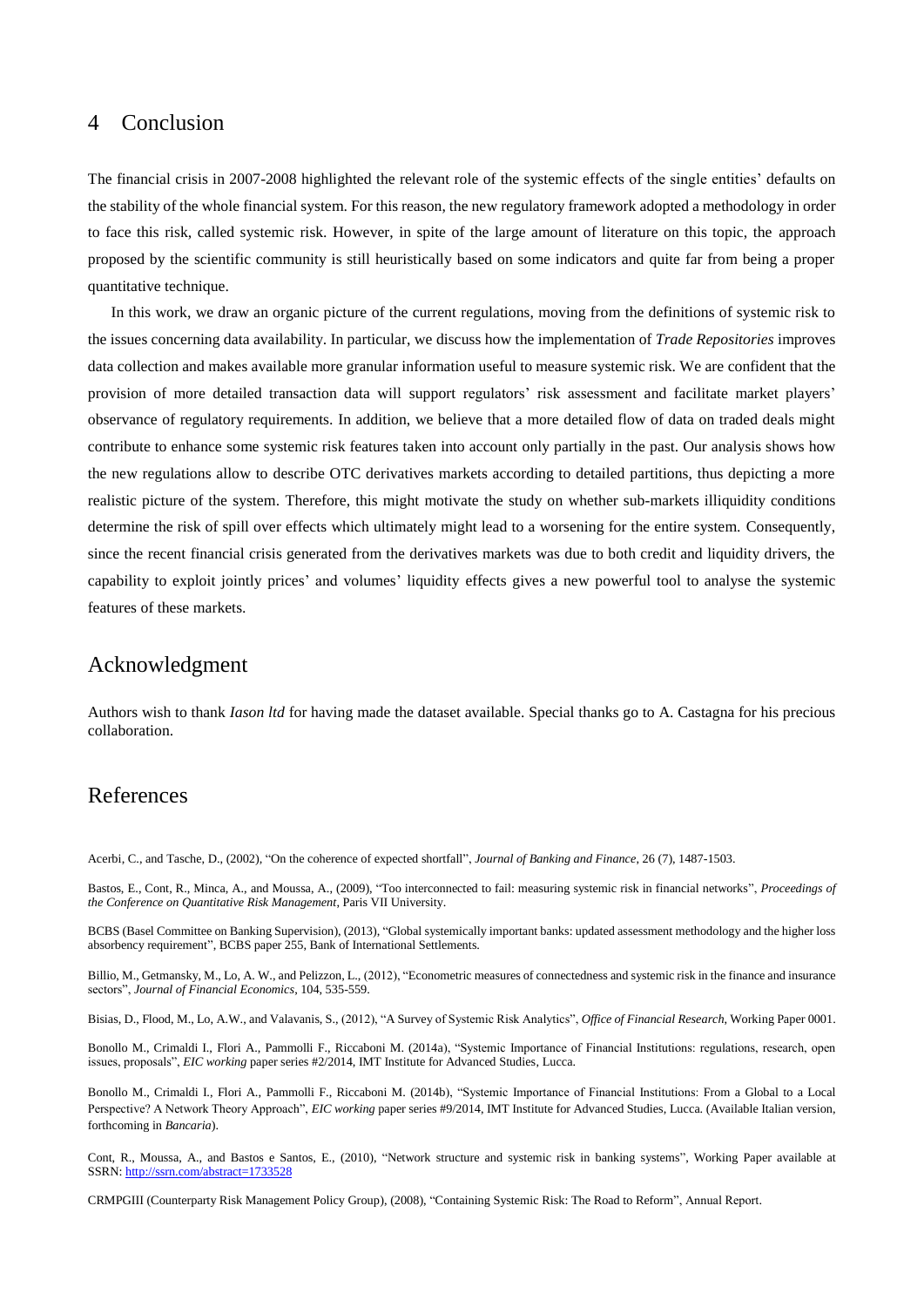De Bandt, O., Hartmann, P., and Peydro, J.L., (2009), "Systemic risk in banking: An update", In: Berger, A.N., Molyneux, P., Wilson, J., et al. (Eds.), *Oxford Handbook of Banking*, Oxford University Press, Oxford.

Diamond, D. W., and Rajan, R. G., (2011), "Fear of Fire Sales, Illiquidity Seeking, and Credit Freezes", The Quarterly Journal of Economics, 126 (2), 557-591.

DTCC (Depository Trust & Clearing Corporation), (2013), "Beyond the Horizon, A White Paper to the Industry on Systemic Risk", DTCC white paper.

DTCC (Depository Trust & Clearing Corporation), (2014), "DTCC Data Repository (U.S.) LLC Rulebook", Rulebook revised as of 10/03/2014.

Duffie, D., and Zhu, H., (2011), "Does a Central Clearing Counterparty Reduce Counterparty Risk?", *The Review of Asset Pricing Studies*, 1 (1), 74- 95.

ECB (European Central Bank), (2010), "Financial networks and financial stability", Financial Stability Review.

Embrecht, P., Resnick, I., and Samorodnitsky, G. (2013), "Extreme Values Theory as a Risk Management Tool", *North American Actuarial Journal*, 3(2).

ESMA (European Security Market Authority), (2013), "Questions and Answers on EMIR", ESMA paper 2013/1080.

European Commission, (2013), "Delegated Regulation on the minimum details of the data to be reported to trade repositories", Delegated Regulation 148/2013.

European Commission, (2013), "Delegated Regulation on the data to be published and made available by trade repositories and operational standards for aggregating, comparing and accessing the data", Delegated Regulation 151/2013.

European Union Parliament, (2012), "European Market Infrastructure Regulation", Regulation 648/2012.

FSB (Financial Stability Board), (2010), "Reducing the moral hazard posed by systemically important financial institutions". Working paper available at http://www.financialstabilityboard.org/wp-content/uploads/r\_101111a.pdf?page\_moved=1.

IMF (International Monetary Fund), BIS (Bank for International Settlement), and FSB (Financial Stability Board), (2009), "Report to G-20 Finance Ministers and Governors. Guidance to Assess the Systemic Importance of Financial Institutions, Markets and Instruments: Initial Considerations", available at http://www.bis.org/publ/othp07.pdf.

Nier, E., Yang, J., Yorulmazer, T., and Alentorn, A., "Network models and financial stability", *Journal of Economic Dynamics and Control*, 31, 2033- 2060 (2007), and *Bank of England Working Paper* 346, (2008).

Strahan, P.E., (2013), "Too Big to Fail: Causes, Consequences, and Policy Responses", *Annual Review of Financial Economics*, 5, 43-61.

US 111th Congress, (2010), "Dodd-Frank Wall Street Reform and Consumer Protection Act", Public Law 111-203.

#### Sitography

BIS (Bank of International Settlements). OTC derivatives statistics. Available at [http://www.bis.org/statistics/derstats.htm.](http://www.bis.org/statistics/derstats.htm)

BIS (Bank of International Settlements). Exchanged traded statistics. Available a[t http://www.bis.org/statistics/extderiv.htm.](http://www.bis.org/statistics/extderiv.htm)

BIS (Bank of International Settlements). *Triennial Central Bank Survey*. Available a[t http://www.bis.org/publ/rpfx13.htm.](http://www.bis.org/publ/rpfx13.htm)

DTCC (Depository Trust & Clearing Corporation). Trade reporting repository. Available a[t https://rtdata.dtcc.com/gtr/dashboard.do.](https://rtdata.dtcc.com/gtr/dashboard.do)

ESRB (European Systemic Risk Board). ESRB risk dashboard. Available at [https://www.esrb.europa.eu/pub/rd/html/index.en.html.](https://www.esrb.europa.eu/pub/rd/html/index.en.html)

GTRAnalytics. Trade repository tool. Available at<http://www.financial-machineries.com/gtr-analytics.htm>

ISDA (International Swaps and Derivatives Association). Derivatives statistics. Available at http://www.swapsinfo.org/charts/derivatives/pricetransaction.

OCC (Office of the Comptroller of the Currency). US derivative statistics. Available at http://www.occ.gov/topics/capital-markets/financialmarkets/trading/derivatives/derivatives-quarterly-report.html.